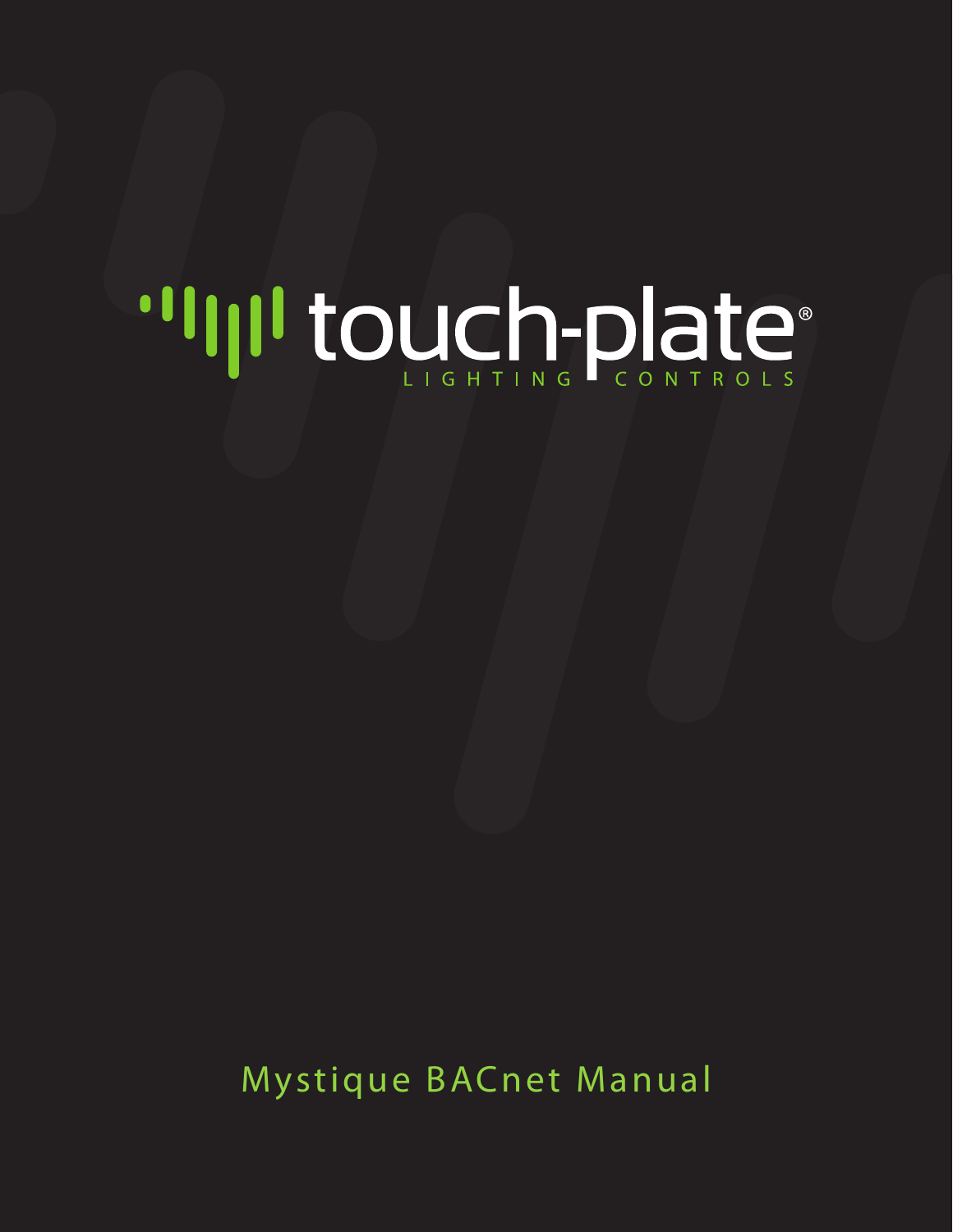# "IllI touch-plate"

# **Table Of Contents**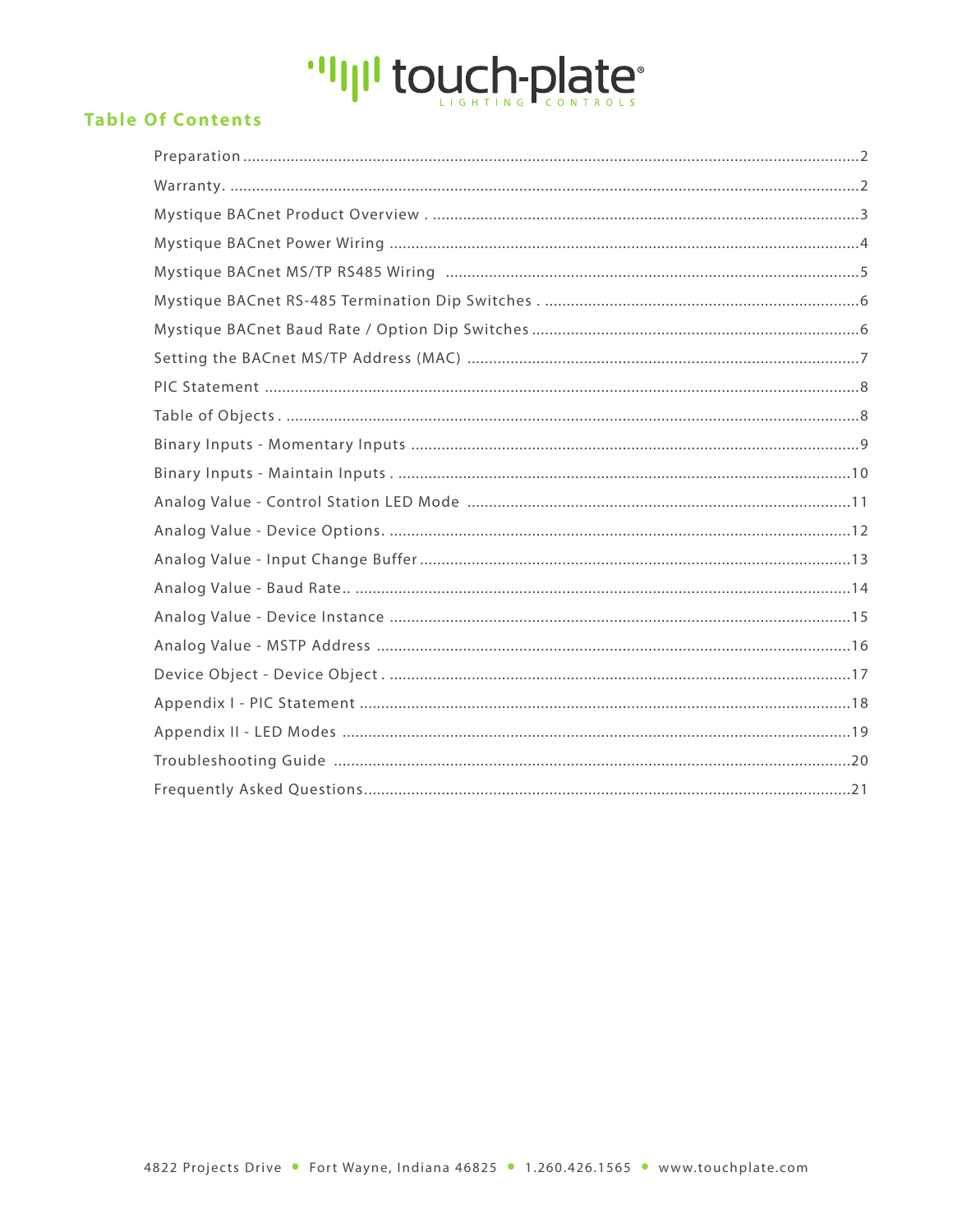# <span id="page-2-0"></span>**Preparation**

Unpack the Mystique and inspect the contents for damaged or missing products. If any problems arise, please contact Touch-Plate at 260.426.1565 for assistance.

# **Precautions**

The Mystique hardware is designed to be in environments that have a temperature range of 0-60°C (non- condensing atmosphere). I nstalling in an environment outside of these parameters will shorten the life span of the hardware.

Touch-Plate recommends the use of 18 to 22 AWG wire for low voltage wiring of contact closure products, 18 AWG wire for all 24v power connections, and 16 AWG wire for Smart Switch Stations.

All 120VAC wiring must use wire as specified by National Electric Code for load size and wire length.

# **Compatible Hardware**

The Mystique is a smart control station that can be a part of a networked, intelligent system.

## **Warranty**

Touch-Plate warrants this product against defects in materials or workmanship, under normal use, for a period of ONE (1) year from date of shipment. If a defect arises and a valid claim is received within the Warranty Period, Touch-Plate will repair or replace the product at no charge.

This warranty does not apply to:

- a. Damage to unit(s) caused by accident, acts of God, inappropriate installation, faulty installation, or any negligent use;
- b. Unit(s) which have been subject to being taken apart or otherwise modified;
- c. Unit not used in accordance with instructions;
- d. The finish on any portion of the product, such as surface and/or weathering, as this is considered normal wear and tear;
- e. Non-Touch-Plate hardware installed by the user;
- f. Damage caused by Non-Touch-Plate products;
- g. Damage caused by operating the product outside the permitted or intended uses described by Touch-Plate;
- h. or- Specific plans or Specific application requirements, unless the plans and specifications have been forwarded to Touch-Plate and Touch-Plate has approved and accepted the plans in writing.

**EXCEPT AS PROVIDED IN THIS WARRANTY, TOUCH-PLATE IS NOT RESPONSIBLE FOR DIRECT, SPECIAL,** INCIDENTAL, OR CONSEQUENTIAL DAMAGES RESULTING FROM ANY BREACH OF WARRANTY OR CONDITION, **INCLUDING BUT NOT LIMITED TO, INSTALLATION OR REPLACEMENT LABOR COSTS.**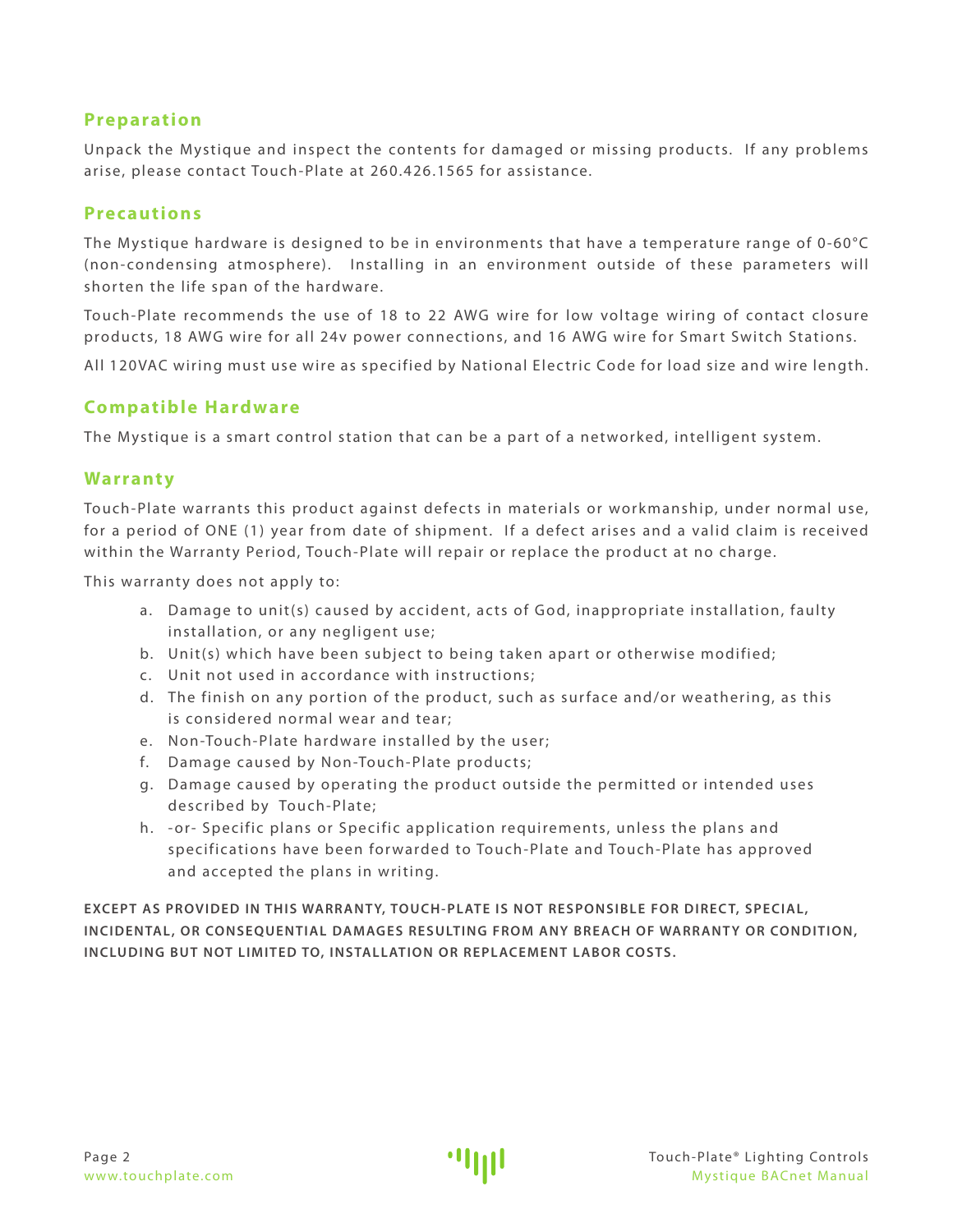# <span id="page-3-0"></span>**Mystique BACnet Product Overview**

The Mystique BACnet is a powerful and versatile smart control station with the capability to control both relays and dimmers in either a standalone or BACnet integrated system.

The Mystique BACnet can run at the fastest time possible when the MS/TP network is optimized for speed.

To ensure that there is not increased latency and/or delay in loads turning on after a command is issued, use the following to allow for the fastest response time possible.

- Place 10 or fewer smart control stations on each MS/TP network. There can be up to 127 smart control stations on a single MS/TP network, but latency will increase if not optimized and using subscribe COV's for the binary inputs.
- Do not combine lighting with other types of devices, such as HVAC, security, access control, fire and safety, on the same MS/TP network. When possible, isolate the lighting system onto its own MS/TP network.
- If multiple Mystique's are on one MS/TP network, place the controller on the same MS/TP network for optimal performance.

| Board Items             | Options                        | <b>Board Position</b> | Page # |
|-------------------------|--------------------------------|-----------------------|--------|
| Low Voltage Connections | 18-24 VAC/VDC Power Connection |                       |        |
|                         | MS/TP RS485 Connection         |                       |        |
|                         |                                |                       |        |
| Dip Switches            | <b>RS485 Terminations</b>      |                       | 6      |
|                         | MS/TP Address                  |                       |        |
|                         | <b>Baud Rate / Options</b>     |                       | ჩ      |

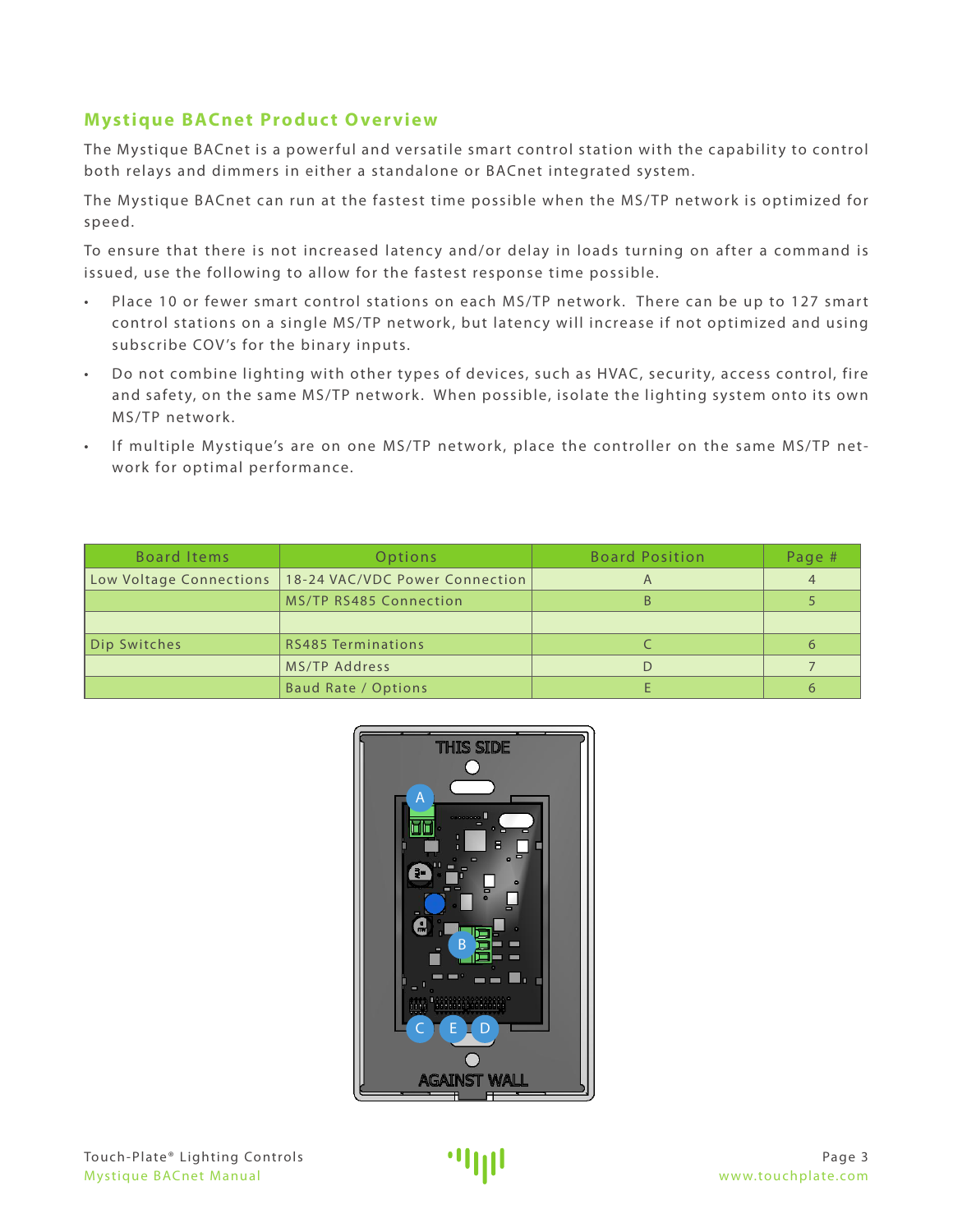# <span id="page-4-0"></span>**Mystique BACnet Power Wiring**

To correctly bring power to the Mystique Station, use the wiring diagram below. Power must be a Class 2, Isolated Transformer, with a rating of 12 - 24 VAC/VDC. Wire must be Axlink 22/01PSH + 18/2C or an equivalent wire.

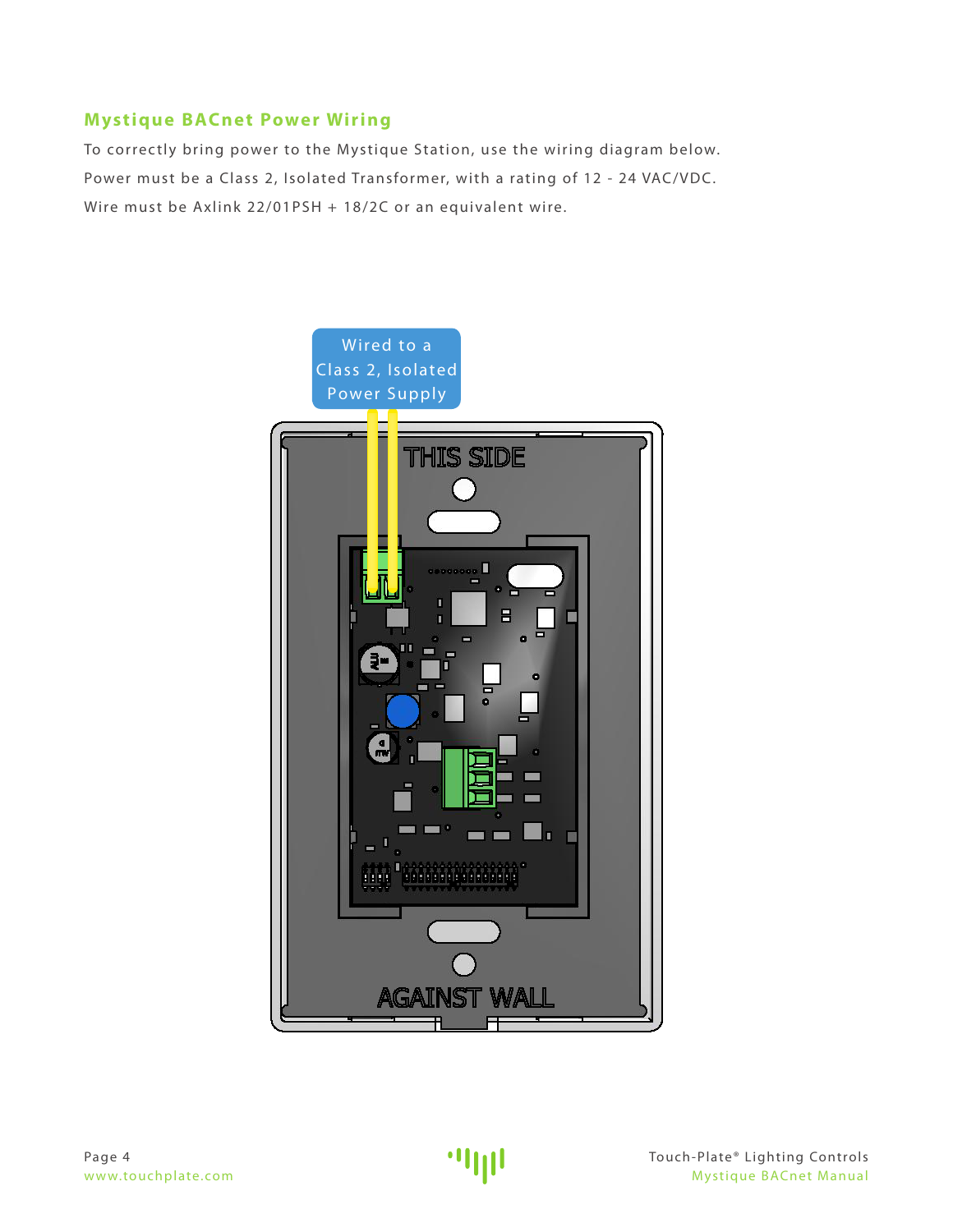# <span id="page-5-0"></span>**Mystique BACnet MS/TP RS485 Wiring**

To correctly wire the MS/TP RS485 connection to the Mystique Station, use the wiring diagram below.

**•** Shield or Ground for MS/TP RS485 connection must be isolated from the ground on the power supply. Using the same ground will create a direct short across the **dio de bridge and damage the unit.** 

Wire must be Axlink 22/01PSH + 18/2C or an equivalent wire.

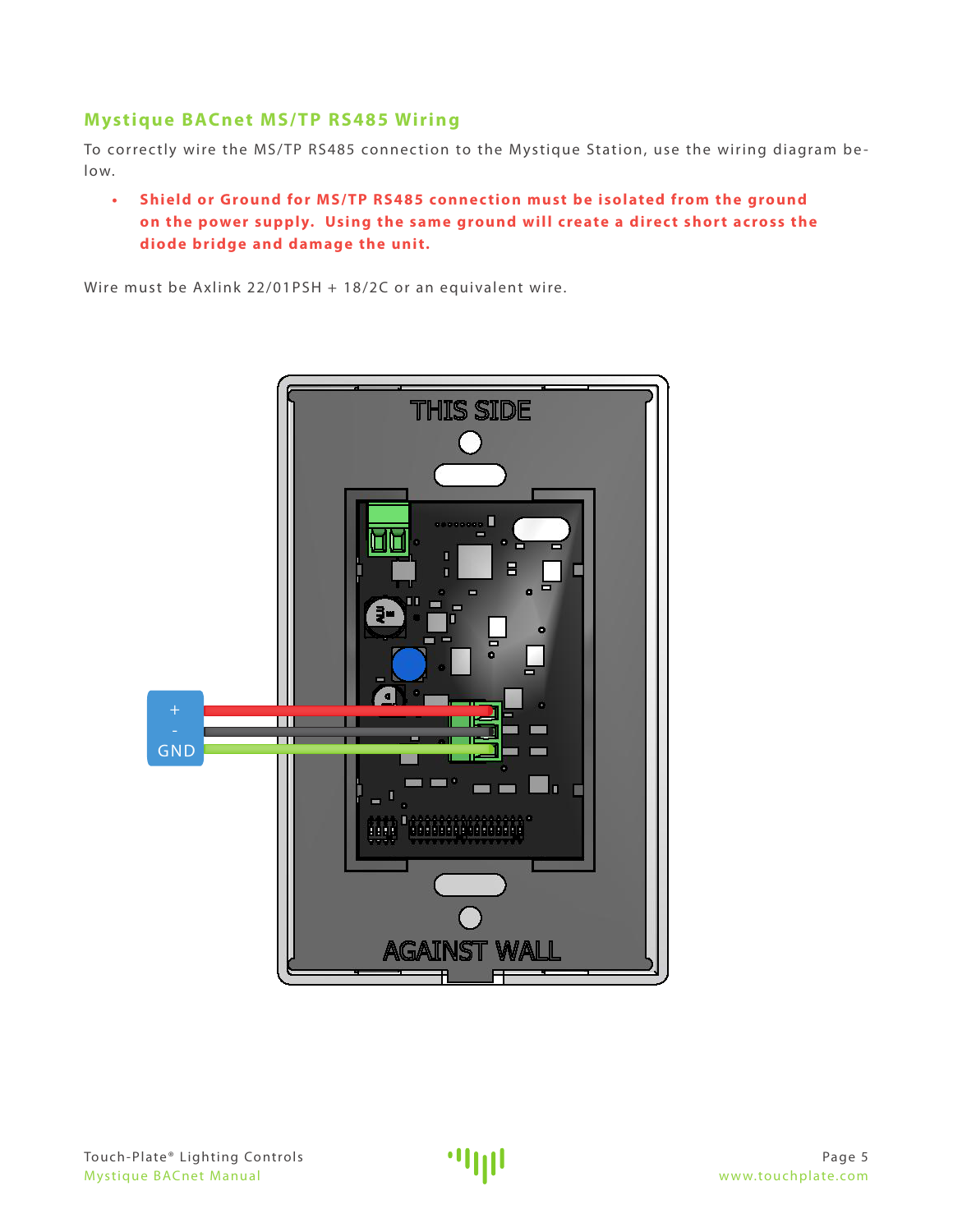# <span id="page-6-0"></span>**Mystique BACnet RS-485 Termination Dip Switches**

Dip Switches 1-4 set the RS485 Terminations.

| Option                                                       |            |                | 3   |            |
|--------------------------------------------------------------|------------|----------------|-----|------------|
| RS485 Termination<br>(Non-Inverting Input Pull Up; 510 Ohms) | ON         | OFF            | OFF | OFF        |
| RS485 Termination<br>(Inverting Input Pull Up; 510 Ohms)     | <b>OFF</b> | 0 <sub>N</sub> | OFF | <b>OFF</b> |
| RS485 Termination<br>(Line to Line Termination; 120 Ohms)    | <b>OFF</b> | OFF            | ON  | OFF        |
| 4th Switch Not used (Always OFF)                             |            |                |     | OFF        |

# **Mystique BACnet Baud Rate / Option Dip Switches**

Dip Switches 1-2 set the Baud Rate. Dip Switches 4-5 set the Options.

| Option                           |       | $\mathcal{L}$ | $\overline{3}$ | 4     | 5.         | 6     |      | 8     |
|----------------------------------|-------|---------------|----------------|-------|------------|-------|------|-------|
| Baud Rate - 9600                 | OFF   | <b>OFF</b>    | $-$            | $ -$  | --         | $- -$ | $ -$ |       |
| <b>Baud Rate - 19200</b>         | ON    | <b>OFF</b>    | $-$            | $ -$  | --         | $ -$  | $ -$ | --    |
| <b>Baud Rate - 38400</b>         | OFF   | ON            | $- -$          | $- -$ | $- -$      | $- -$ | $ -$ | $- -$ |
| <b>Baud Rate - 76800</b>         | ON    | <b>ON</b>     | $- -$          | $ -$  | --         | $- -$ | $ -$ |       |
|                                  |       |               |                |       |            |       |      |       |
| LED Color and Intensity - ON *   | $- -$ | $- -$         | $- -$          | ON    | $- -$      | $- -$ | $ -$ | --    |
| LED Color and Intensity - OFF ** | $- -$ |               | $- -$          | OFF   | --         | $ -$  |      |       |
| Factory Reset - ON ***           | $- -$ |               | $- -$          | $- -$ | <b>ON</b>  |       |      |       |
| <b>Factory Reset - OFF</b>       | $- -$ |               | $- -$          | $- -$ | <b>OFF</b> |       |      |       |

\* The LED becomes active. Color and intensity are set to the color and intensity in the corresponding AV.

\*\* The LED color and intensity are stored in the corresponding AV. The corresponding BO determines whether the LED is active or not.

\*\*\*When turned on for 10 seconds the station is returned to factory defaults. The Device ID returns to 68501 and all COV's are cleared.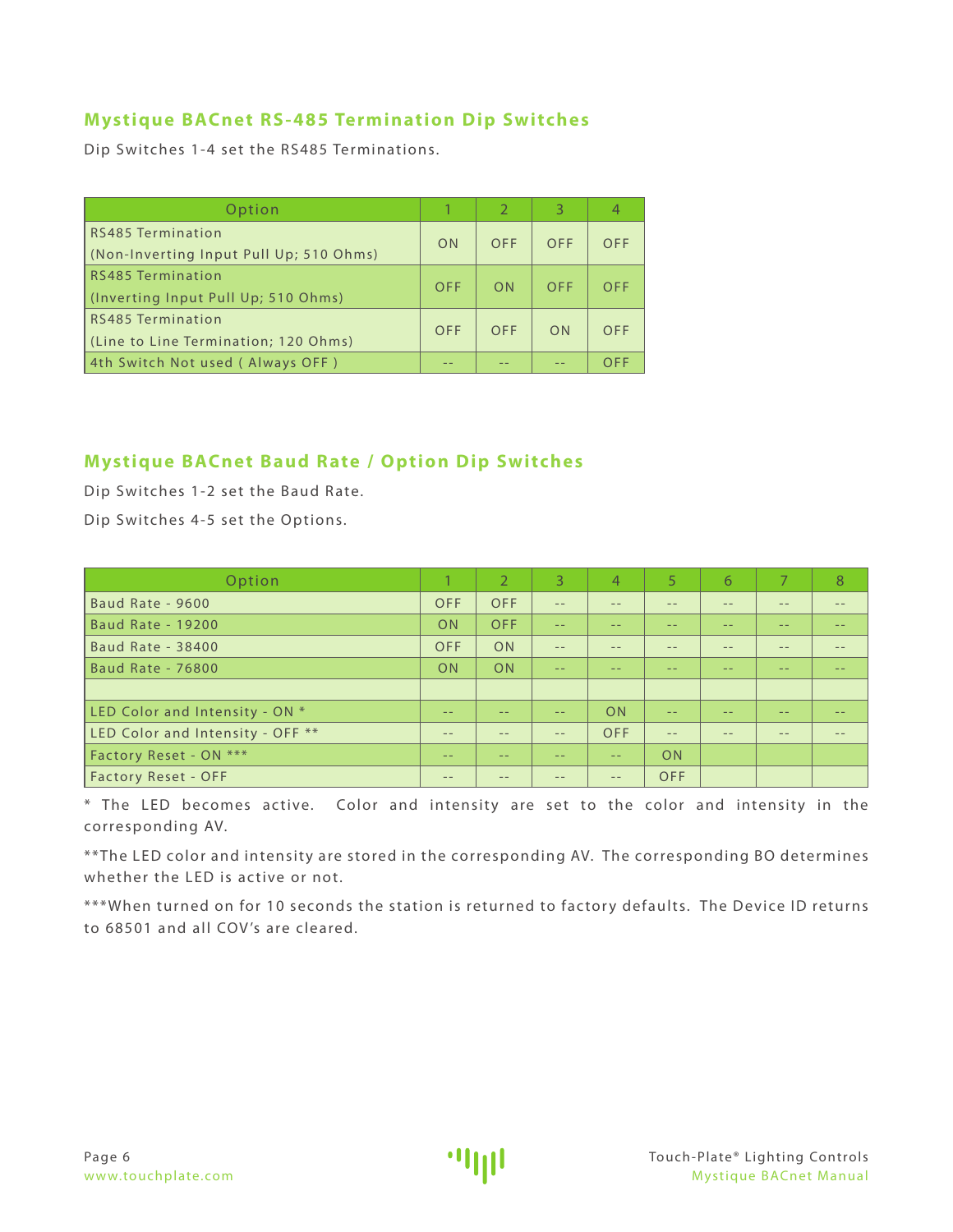# <span id="page-7-0"></span>**Setting the BACnet MS/TP Address (MAC)**

The Address Dip Switches are used to set the BACnet MS/TP Address.

Normally, these Dip Switches come from the factory pre-programmed to Address #1.

Use the setting diagram to change the Address if needed. Note that for the address changes to take effect, a power cycle needs to occur.

| Address        | $\mathbf{1}$                                                             | $\overline{2}$ | $\overline{3}$ | $\overline{4}$ | $\overline{5}$ | $\sqrt{6}$ | $\overline{7}$ | 8<br>Unused |  |
|----------------|--------------------------------------------------------------------------|----------------|----------------|----------------|----------------|------------|----------------|-------------|--|
| $\mathbf{1}$   | ON                                                                       | OFF            | <b>OFF</b>     | OFF            | OFF            | OFF        | OFF            | OFF         |  |
| $\overline{2}$ | <b>OFF</b>                                                               | ON             | <b>OFF</b>     | OFF            | OFF            | OFF        | <b>OFF</b>     | <b>OFF</b>  |  |
| $\overline{3}$ | ON                                                                       | ON             | <b>OFF</b>     | OFF            | OFF            | OFF        | OFF            | <b>OFF</b>  |  |
| $\overline{4}$ | <b>OFF</b>                                                               | <b>OFF</b>     | ON             | <b>OFF</b>     | OFF            | <b>OFF</b> | <b>OFF</b>     | <b>OFF</b>  |  |
| 5              | ON                                                                       | <b>OFF</b>     | ON             | OFF            | OFF            | OFF        | OFF            | <b>OFF</b>  |  |
| 6              | <b>OFF</b>                                                               | ON             | ON             | <b>OFF</b>     | <b>OFF</b>     | <b>OFF</b> | <b>OFF</b>     | <b>OFF</b>  |  |
| $\overline{7}$ | ON                                                                       | ON             | ON             | <b>OFF</b>     | OFF            | OFF        | <b>OFF</b>     | <b>OFF</b>  |  |
| 8              | <b>OFF</b>                                                               | <b>OFF</b>     | <b>OFF</b>     | ON             | OFF            | <b>OFF</b> | <b>OFF</b>     | <b>OFF</b>  |  |
| $\overline{9}$ | ON                                                                       | <b>OFF</b>     | <b>OFF</b>     | ON             | OFF            | OFF        | <b>OFF</b>     | <b>OFF</b>  |  |
| 10             | OFF                                                                      | ON             | <b>OFF</b>     | ON             | OFF            | OFF        | <b>OFF</b>     | <b>OFF</b>  |  |
| 11             | ON                                                                       | ON             | <b>OFF</b>     | ON             | OFF            | OFF        | <b>OFF</b>     | OFF         |  |
| 12             | <b>OFF</b>                                                               | <b>OFF</b>     | ON             | ON             | OFF            | <b>OFF</b> | <b>OFF</b>     | <b>OFF</b>  |  |
| 13             | ON                                                                       | OFF            | ON             | ON             | OFF            | OFF        | OFF            | OFF         |  |
| 14             | <b>OFF</b>                                                               | ON             | ON             | ON             | <b>OFF</b>     | <b>OFF</b> | <b>OFF</b>     | <b>OFF</b>  |  |
| 15             | ON                                                                       | ON             | ON             | ON             | OFF            | OFF        | <b>OFF</b>     | <b>OFF</b>  |  |
| 16             | <b>OFF</b>                                                               | <b>OFF</b>     | <b>OFF</b>     | <b>OFF</b>     | ON             | <b>OFF</b> | <b>OFF</b>     | <b>OFF</b>  |  |
| 17             | ON                                                                       | <b>OFF</b>     | <b>OFF</b>     | OFF            | ON             | OFF        | <b>OFF</b>     | <b>OFF</b>  |  |
| 18             | <b>OFF</b>                                                               | ON             | <b>OFF</b>     | <b>OFF</b>     | ON             | OFF        | <b>OFF</b>     | <b>OFF</b>  |  |
| 19             | ON                                                                       | ON             | <b>OFF</b>     | <b>OFF</b>     | ON             | OFF        | OFF            | OFF         |  |
| 20             | <b>OFF</b>                                                               | <b>OFF</b>     | <b>ON</b>      | <b>OFF</b>     | ON             | <b>OFF</b> | <b>OFF</b>     | <b>OFF</b>  |  |
|                | Through Address 127 - Use the table below to calculate the MS/TP Address |                |                |                |                |            |                |             |  |

Valid addresses are from 1 to 127. Addresses are set using the seven Address Dip Switches, which each have a value noted in the chart below. Dipswitch 8 is unused and should be left in the OFF postion.

| Address Dip Switch   |  |  |  |    |        |
|----------------------|--|--|--|----|--------|
| l Value <sup>'</sup> |  |  |  | 64 | Unused |

The values of all switches in the ON position are added together and the total is equal to the address. See the examples below:

MS/TP Address 1: Turn on switch 1 only, and leave all other Address switches off.

MS/TP Address 13: Turn on switches 1, 3 and 4. The value of those switches are  $1 + 4 + 8 = 13$ .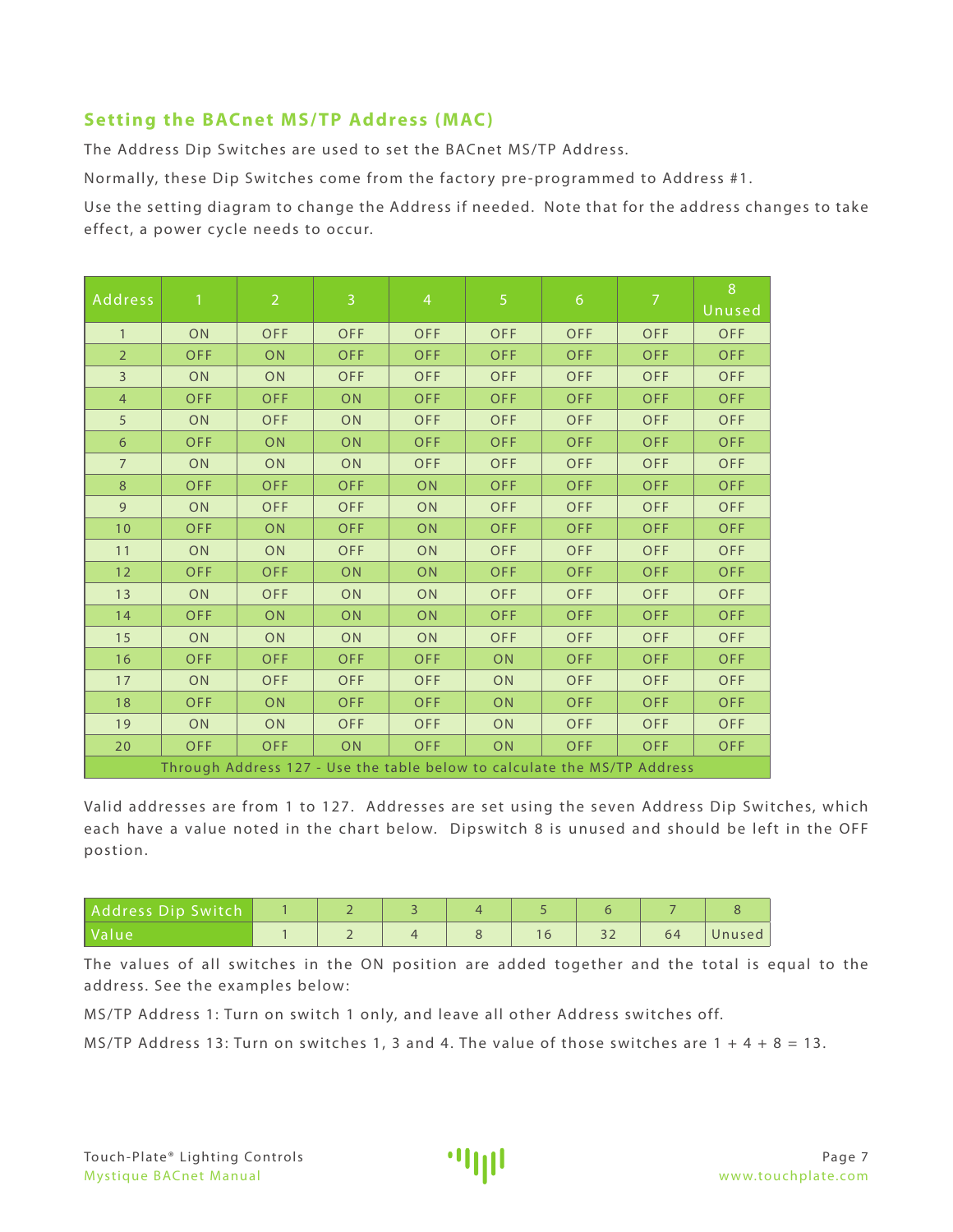# <span id="page-8-0"></span>**PIC Statement**

| Vendor Name:                     | Touch-Plate® Lighting Controls        |
|----------------------------------|---------------------------------------|
| <b>Product Name:</b>             | Mystique BACnet Smart Control Station |
| Product Model Number:            | MYS-B                                 |
| Applications Software Version:   | 1.6c                                  |
| Firmware Revision:               | 2.49                                  |
| <b>BACnet Protocol Revision:</b> | $7(135 - 2008)$                       |

**BACnet Standardized Device Profile (Annex L):** BACnet Application Specific Controller (B-ASC) **BACnet Interoperability Building Blocks Supported (Annex K):**

DS-RP-B, DS-RPM-B, DS-WP-B, DS-WPM-B, DS-COV-B, DM-DDB-B, DM-DOB-B, DM-DCC-B, DM-RD-B **Segmentation Capability:** Not supported

# **Table of Objects**

|                     | <b>OBJECT EXPLANATION</b>                  |                         |                                                 |                              |                                                                                                                      |  |  |  |
|---------------------|--------------------------------------------|-------------------------|-------------------------------------------------|------------------------------|----------------------------------------------------------------------------------------------------------------------|--|--|--|
| <b>Table</b><br>No. | Object                                     | Object<br><b>Type</b>   | Value                                           | <b>Object ID</b>             | <b>Used For</b>                                                                                                      |  |  |  |
| B <sub>1</sub>      | Momentary<br><b>Switch Inputs</b>          | <b>Binary</b><br>Input  | $0 = \text{Off}, 1 = \text{On}$                 | $BI1 - BI8$                  | To report button presses of<br><b>Control Stations</b>                                                               |  |  |  |
| BI <sub>2</sub>     | <b>Maintain Switch</b><br>Inputs           | <b>Binary</b><br>Input  | $0 = \text{Off}, 1 = \text{On}$                 | BI101 - BI108                | To report button holds of<br><b>Control Stations</b>                                                                 |  |  |  |
| BO <sub>1</sub>     | <b>LED Controls</b>                        | <b>Binary</b><br>Output | $0 =$ Off, $1 =$ On                             | <b>BO1-BO8</b>               | Pilot Control when not in<br><b>Consensio Mode</b>                                                                   |  |  |  |
| AV1                 | <b>Control Station</b><br><b>LED Modes</b> | Analog<br>Value         | See chart in appendix<br>for values.            | AV1-AV8                      | <b>To control Control Stations</b><br>flash, color, and intensity of<br><b>LED lights</b>                            |  |  |  |
| AV2                 | <b>Device Options</b>                      | Analog<br>Value         | $1 =$ infinite COV On<br>$0 =$ infinite COV Off | AV100                        | To resubscribe to COVs with no<br>expiration of the subscription<br>write a 0 value for Lifetime<br>when subscribing |  |  |  |
| AV3                 | <b>Input Change</b><br><b>Buffer</b>       | Analog<br>Value         | 1-8 and 1001-1008                               | AV1001                       | To read button presses and<br>releases remotely                                                                      |  |  |  |
| AV4                 | <b>Baud Rate</b>                           | Analog<br>Value         | 9600, 19200, 38400,<br>76800                    | AV1002                       | To read or change the Baud<br>Rate                                                                                   |  |  |  |
| AV5                 | Device Instance                            | Analog<br>Value         | 1 to 4194303<br>Default: 68501-68999            | AV1003                       | To read or change the Device<br><b>ID or Device Instance</b>                                                         |  |  |  |
| AV <sub>6</sub>     | <b>MSTP Address</b>                        | Analog<br>Value         | 1 to 127                                        | AV1004                       | To read or change the MSTP<br>address                                                                                |  |  |  |
| DO <sub>1</sub>     | <b>Device Object</b>                       | <b>Device</b><br>Object | 0 to 4194303                                    | DEV68501-<br><b>DEV68999</b> | Describing properties of the<br>device to the BACnet network                                                         |  |  |  |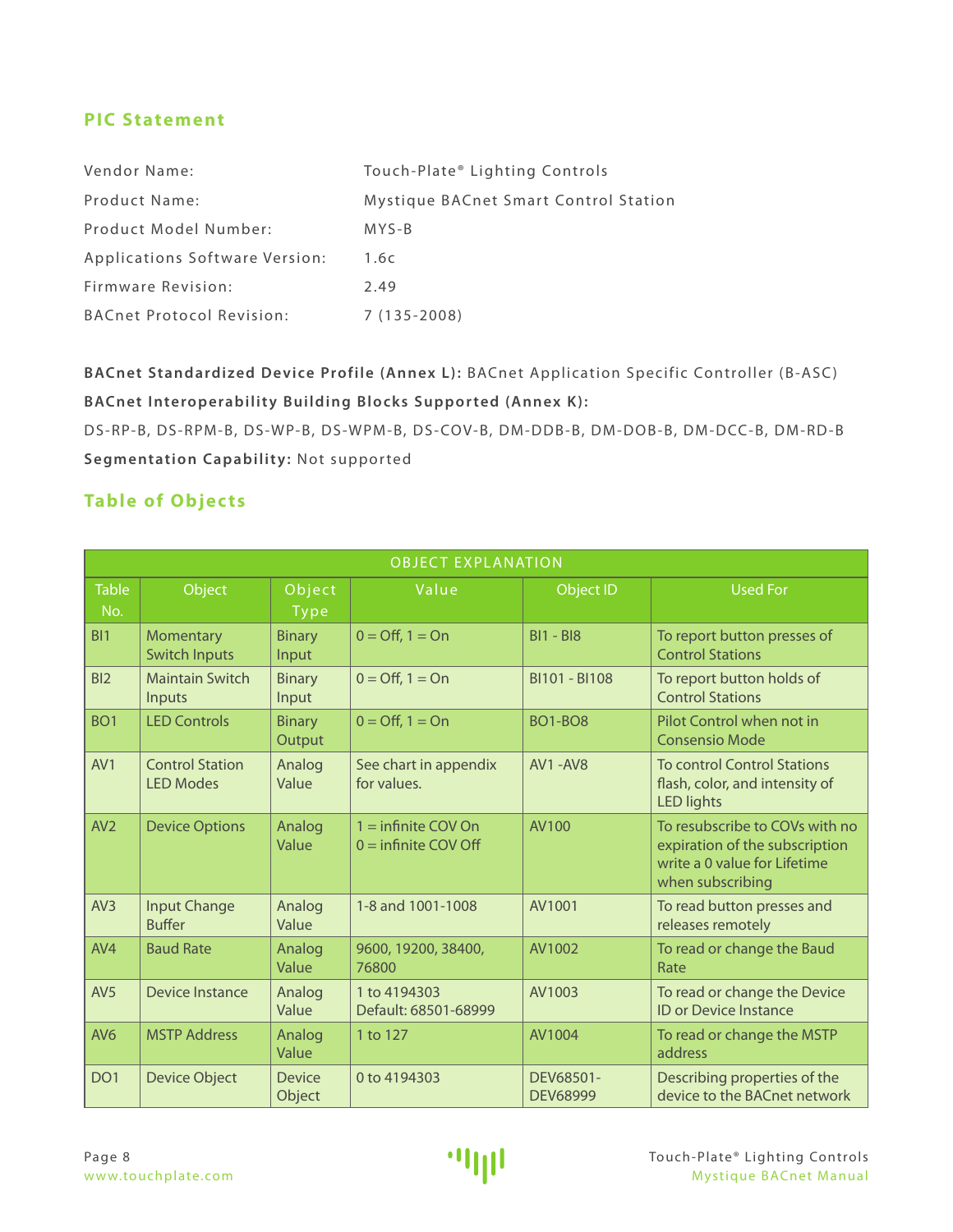# <span id="page-9-0"></span>**Binary Inputs - Momentary Inputs**

**Object ID:** BI1 – BI8 **Used for:** Smart control stations

Momentary BI Objects (BI1 - BI8) will toggle between 0 and 1 between each button press. When the system is first powered up, the input defaults to 0. COVs (if subscribed) will be generated by each button press. Button release events are ignored on these objects.

For example, if  $BI1 = 0$  and button 1 is pressed,  $BI1$  will now be 1. The next time the button is pressed, it will read 0.

**COV Operation:** When an input has had a COV subscription, the controller will report the following properties when a COV event occurs:

- Present\_Value = Level of the input  $(0 \text{ or } 1)$
- • Status\_Flags = Always false

#### **Table BI1**

| BINARY INPUT OBJECT PROPERTIES FOR MOMENTARY INPUTS |                                                            |  |  |  |
|-----------------------------------------------------|------------------------------------------------------------|--|--|--|
| <b>Binary Input Property</b>                        | Value                                                      |  |  |  |
| Object_Identifier                                   | B1#                                                        |  |  |  |
|                                                     | Where $#$ = Input Button Number (Range 1 to 8)             |  |  |  |
| Object_Type                                         | 3                                                          |  |  |  |
| Object_Name                                         | "Momentary0#"                                              |  |  |  |
|                                                     | Where $#$ = Input Button Number (Range 1 to 8)             |  |  |  |
| Present_Value                                       | This value toggles between 1 and 0 with each button press. |  |  |  |
| Device_Type                                         | "Momentary Contact"                                        |  |  |  |
| Status_Flags                                        | All flags are false.                                       |  |  |  |
| Event_State                                         | $\Omega$                                                   |  |  |  |
| Reliability                                         | $0 = No$ fault                                             |  |  |  |
| Out_Of_Service                                      | $\Omega$                                                   |  |  |  |
| Polarity                                            | $0 = Normal$                                               |  |  |  |
| Inactive_Text                                       | "Off"                                                      |  |  |  |
| Active Text                                         | "On"                                                       |  |  |  |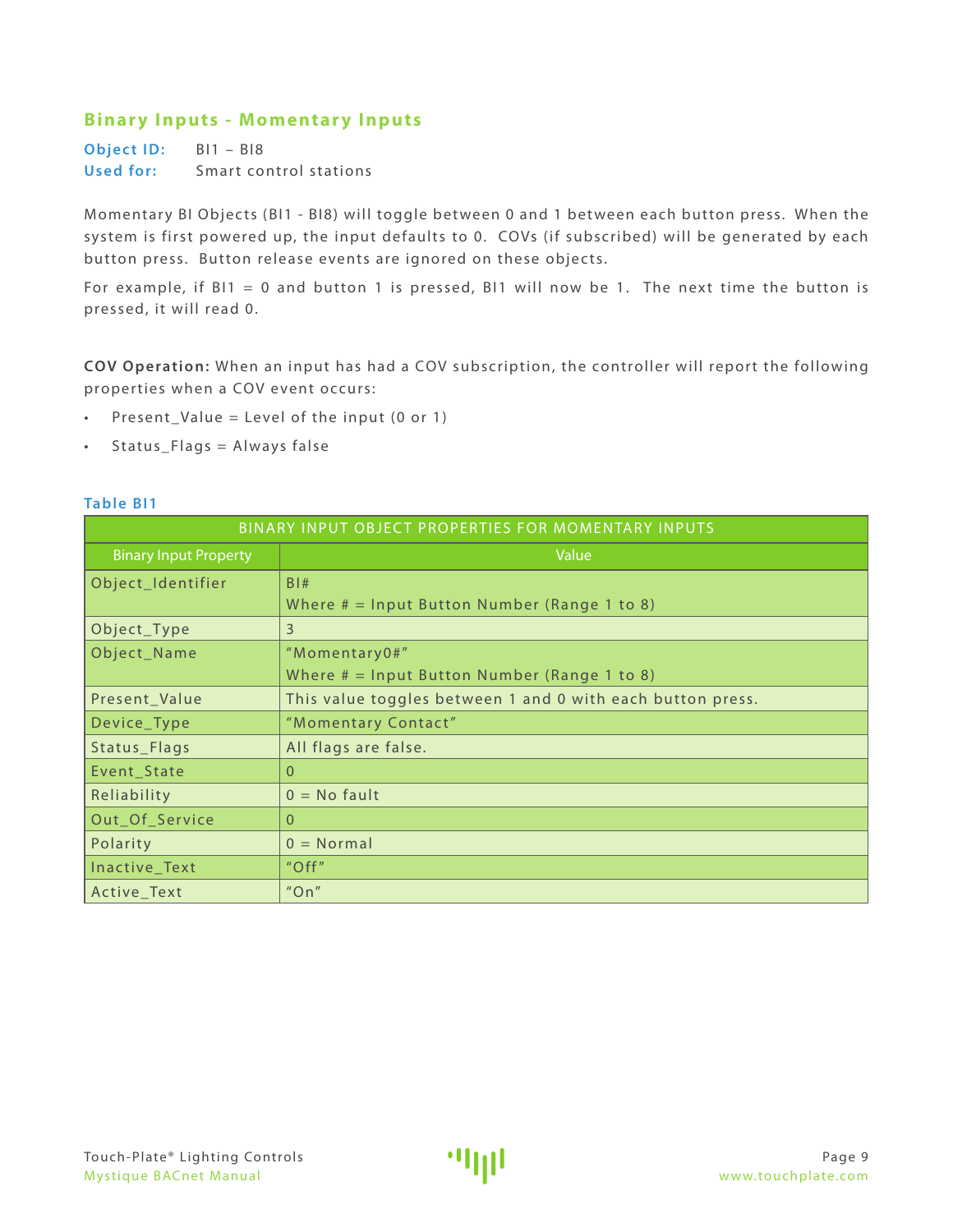# <span id="page-10-0"></span>**Binary Inputs - Maintain Inputs**

|           | <b>Object ID:</b> $BI101 - BI108$                                      |
|-----------|------------------------------------------------------------------------|
| Used for: | Smart control stations                                                 |
| Values:   | Button press $= 1$ , Button release $= 0$ Relay control and monitoring |

Maintain BI Objects (BI101 - BI108) will go to 1 when a button is pressed and then to 0 when the button is released. COVs (if subscribed) will be generated by each button press and release.

**COV Operation:** When an input has had a COV subscription, the controller will report the following properties when a COV event occurs:

- • Present\_Value = Level of the input (0 or 1)
- • Status\_Flags = Always false

#### **Table BI2**

| BINARY INPUT OBJECT PROPERTIES FOR MAINTAIN INPUTS |                                                |  |  |  |
|----------------------------------------------------|------------------------------------------------|--|--|--|
| <b>Binary Input Property</b>                       | Value                                          |  |  |  |
| Object_Identifier                                  | <b>B110#</b>                                   |  |  |  |
|                                                    | Where $#$ = Input Button Number (Range 1 to 8) |  |  |  |
| Object_Type                                        | 3                                              |  |  |  |
| Object_Name                                        | "Maintained0#"                                 |  |  |  |
|                                                    | Where $#$ = Input Button Number (Range 1 to 8) |  |  |  |
| Present Value                                      | 1 = Button Press or Contact Closed             |  |  |  |
|                                                    | $0 =$ Button Release or Contact Open           |  |  |  |
| Device_Type                                        | "Maintain Contact"                             |  |  |  |
| Status_Flags                                       | All flags are false.                           |  |  |  |
| Event_State                                        | $\Omega$                                       |  |  |  |
| Reliability                                        | $0 = No$ fault                                 |  |  |  |
| Out_Of_Service                                     | $\Omega$                                       |  |  |  |
| Polarity                                           | $0 = Normal$                                   |  |  |  |
| Inactive_Text                                      | $"$ Off $"$                                    |  |  |  |
| Active_Text                                        | "On"                                           |  |  |  |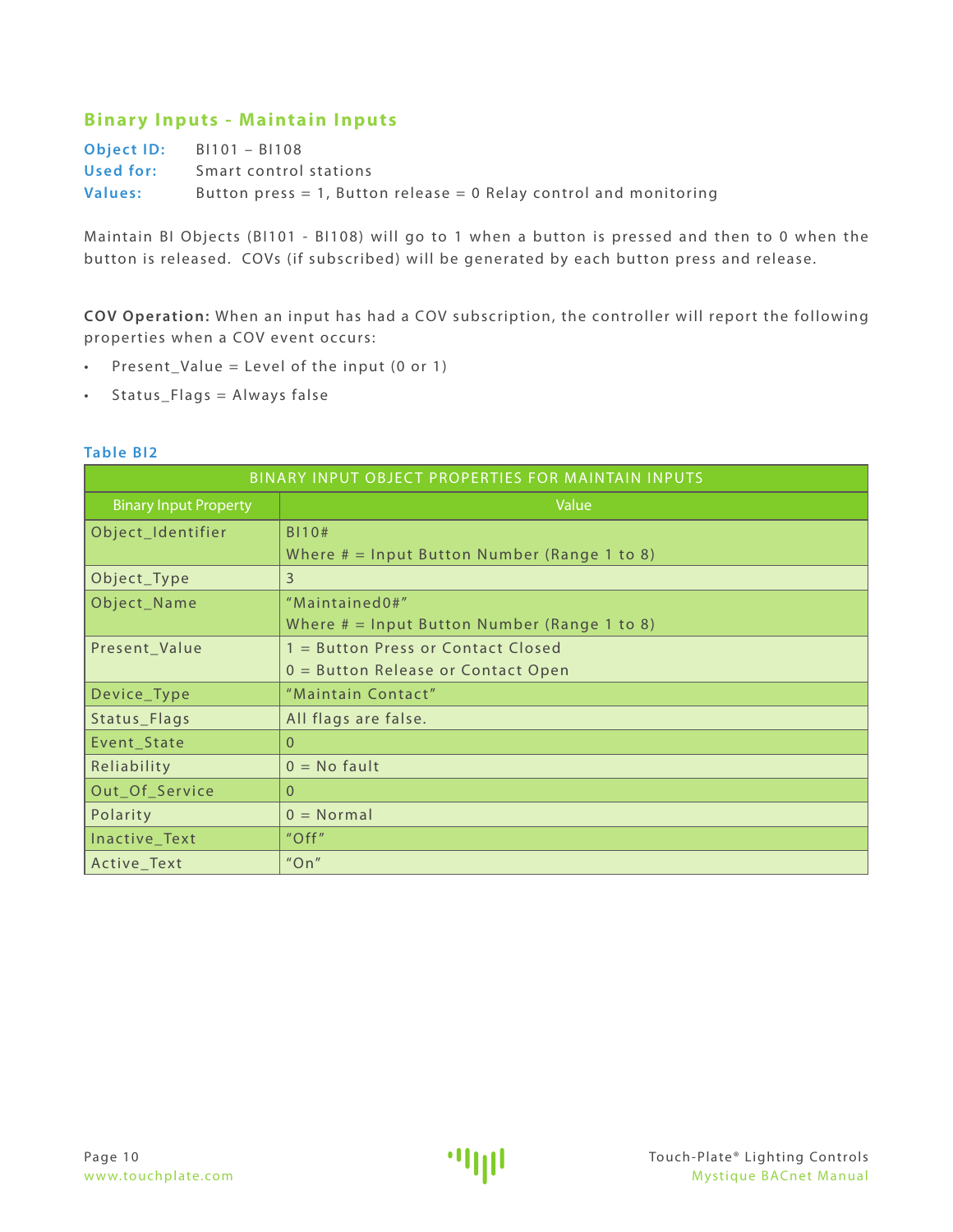# <span id="page-11-0"></span>**Analog Value - Control Station LED Mode**

**Object ID:** AV1 – AV8 **Used for:** LED lights (pilots) on control stations. **Values:** The assigned value for this object sets the color, flash and intensity for the LED. See Appendix I and II (Pages 17-18) for a chart of color, intensity, and flash pattern values.

The Mystique will build a dynamic database of LEDs. The range is 1 to 8. For each smart control station that is connected to the input device network, this will allocate 8 LED Modes in the object database.

The Control Station LED Mode can be controlled by writing to the Present\_Value. LED intensity is common to all LEDs. The last intensity written to any LED will set the intensity for all LEDs.

Even if the addressing on the input devices is not sequential, although not recommended, the system will create the numbering for AV database sequentially. AV1 will always correspond to the first LED on the lowest addressed input device, while the highest AV will always reference the last LED on the highest addressed output device.

If the actual device address and LED assignment need to be determined, this information will be stored in the Object\_Name name property as shown in table AV1.

| ANALOG VALUE OBJECT PROPERTIES FOR LED MODES |                                                                    |  |  |  |
|----------------------------------------------|--------------------------------------------------------------------|--|--|--|
| <b>Analog Value Property</b>                 | Value                                                              |  |  |  |
| Object_Identifier                            | AV#                                                                |  |  |  |
|                                              | Where $# = LED$ Number (Range 1 to 8)                              |  |  |  |
| Object_Type                                  | 2                                                                  |  |  |  |
| Object_Name                                  | "Pilot0#"                                                          |  |  |  |
|                                              | Where $# = LED$ Number (Range 1 to 8)                              |  |  |  |
| Present_Value                                | This value is used to set the                                      |  |  |  |
|                                              | 1. Intensity                                                       |  |  |  |
|                                              | 2. Color                                                           |  |  |  |
|                                              | 3. Flash Pattern                                                   |  |  |  |
|                                              | See LED Modes in the Appendix for details on setting these values. |  |  |  |
| Status_Flags                                 | All flags are false.                                               |  |  |  |
| Event_State                                  | $\Omega$                                                           |  |  |  |
| Out_Of_Service                               | $\Omega$                                                           |  |  |  |
| Priority_Array                               | <b>BACnet Priority Array</b>                                       |  |  |  |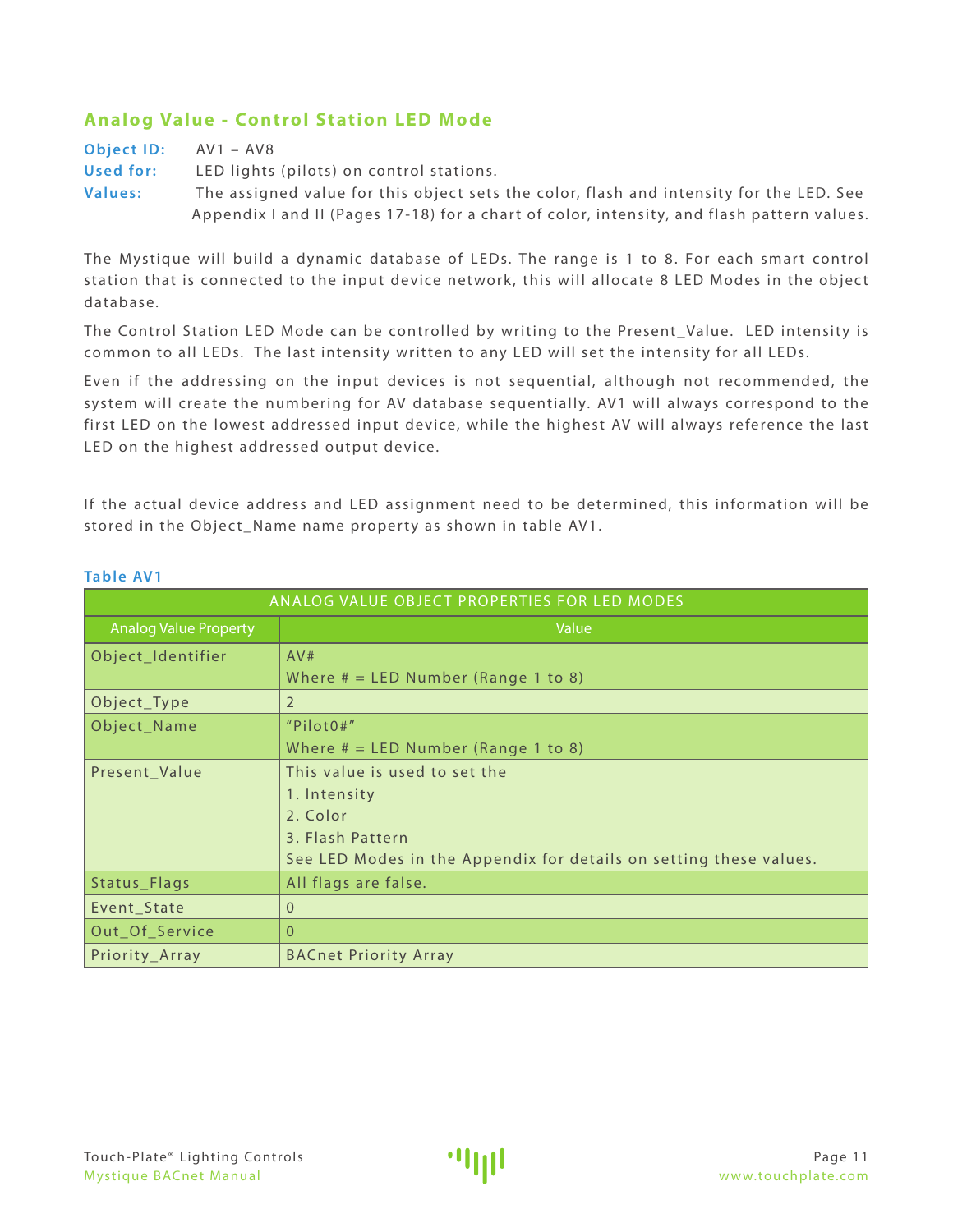# <span id="page-12-0"></span>**Analog Value - Device Options**

**Object ID:** AV100 **Values:** 1 = Enables the user to write 0 to the COV lifetime, which enables indefinite COV mode, in which the subscriptions will not expire.  $0 =$  All COV subscriptions will expire according to the lifetime that was written to them when they were initially set up.

Device Options are useful for operator workstations that do not resubscribe before the current COV expires. By default, all COV values expire. If it is desired to continue to receive messages that buttons were pressed, either resubscribe before the current COV expires or enable indefinite COVs. This object affects all subscription objects within that device.

**COV Lifetime:** When a COV operation is per formed, the COV lifetime has to be set (the time for which the subscription will continue).

COV Lifetime Value  $=$  > 0: The subscription will expire after the set time, according to the lifetime that was written to them when they were set up.

COV Lifetime Value = 0: Subscriptions do not expire. Before the COV lifetime to 0 can be set, first enable the Mystique to accept 0 as a COV lifetime value by writing 1 to the AV100 object.

For further information see table AV2.

#### **To enable indefinite COV mode:**

- 1. Write 1 to the AV100 object.
- 2. Set the COV lifetime to 0 for each subscription that you want to be infinite.

| ANALOG VALUE OBJECT PROPERTIES FOR DEVICE OPTIONS |                                                  |  |  |  |
|---------------------------------------------------|--------------------------------------------------|--|--|--|
| <b>Analog Value Property</b>                      | Value                                            |  |  |  |
| Object_Identifier                                 | AV100                                            |  |  |  |
| Object_Type                                       |                                                  |  |  |  |
| Object_Name                                       | "Device Options"                                 |  |  |  |
| Present_Value                                     | $1 =$ enabling infinite COVs, else = 0 (Default) |  |  |  |
| Status_Flags                                      | All flags are false.                             |  |  |  |
| Event_State                                       | $\overline{0}$                                   |  |  |  |
| Out_Of_Service                                    | $\overline{0}$                                   |  |  |  |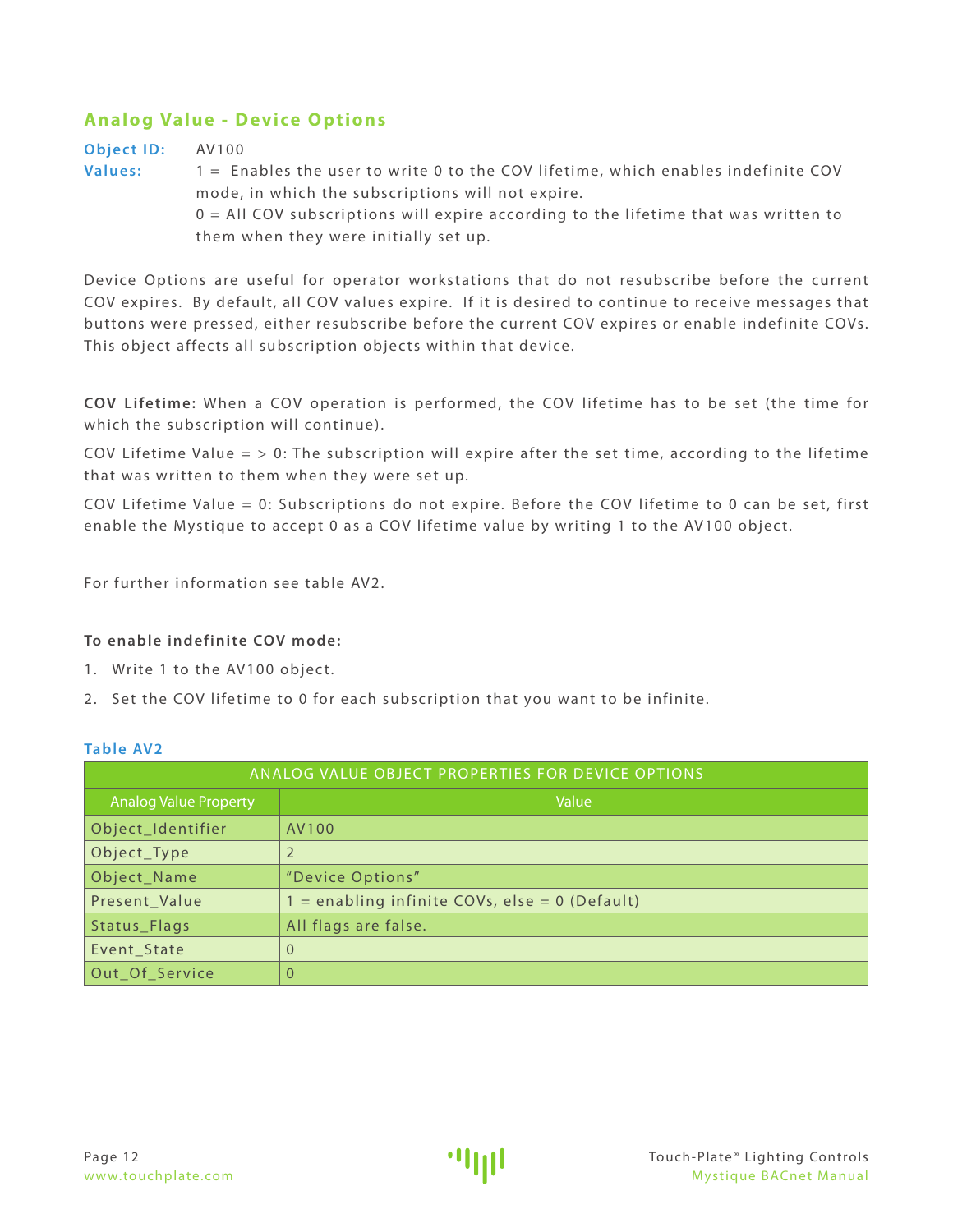# <span id="page-13-0"></span>**Analog Value - Input Change Buffer**

| <b>Object ID:</b> | AV1001                                                 |
|-------------------|--------------------------------------------------------|
| Values:           | $0 = No$ presses or releases.                          |
|                   | $1-8=$ Button press on corresponding input.            |
|                   | $1001 - 1008$ = Button release on corresponding input. |

The Input Change Buffer object polls and reports every button press and release on every input. This includes button presses and releases from control stations, virtual button presses from sensors, Contact Closure Inputs, and smart switch hubs. These get stored in a buffer that can be read from the Input Change Buffer AV1001 Object. This object also supports COVs. For operator workstations that cannot do COV subscriptions, polling via AV1001 can be used to reduce latency.

The values in the Present Value property follow the numbering conventions of the Momentary and Maintain Binary Input Objects.

An example would be if a user presses a button that can be read on Momentary or Maintain Binary Input 6, then reading the Input Change Buffer will return a value of 6, indicating that button 6 was pressed. A button release is signified by the input number plus 100, so once a user releases the button then a value of 106 will be read.

**COV Operation:** When an I nput Change AV has had a COV subscription, the controller will repor t the following properties when a COV event occurs:

- Present\_Value = the last button press or release that occurred. The value for a button press can be a value from 1 to 128. For a button release, add 1000 to the input number.
- Status Flags are always false.

| ANALOG VALUE OBJECT PROPERTIES FOR INPUT CHANGE BUFFER |                                                                                                                                                                                                         |  |  |  |  |  |
|--------------------------------------------------------|---------------------------------------------------------------------------------------------------------------------------------------------------------------------------------------------------------|--|--|--|--|--|
| <b>Analog Value Property</b>                           | Value                                                                                                                                                                                                   |  |  |  |  |  |
| Object_Identifier                                      | AV1001                                                                                                                                                                                                  |  |  |  |  |  |
| Object_Type                                            |                                                                                                                                                                                                         |  |  |  |  |  |
| Object_Name                                            | "Input Change Buffer"                                                                                                                                                                                   |  |  |  |  |  |
| Present Value                                          | Queues up all button presses so a controller can read input changes at a<br>fast rate without using COVs. COVs are supported if desired.<br>Button Press = Input #<br>Button Release = $Input # + 1000$ |  |  |  |  |  |
| Status_Flags                                           | All flags are false.                                                                                                                                                                                    |  |  |  |  |  |
| Event_State                                            | $\Omega$                                                                                                                                                                                                |  |  |  |  |  |
| Out_Of_Service                                         | $\Omega$                                                                                                                                                                                                |  |  |  |  |  |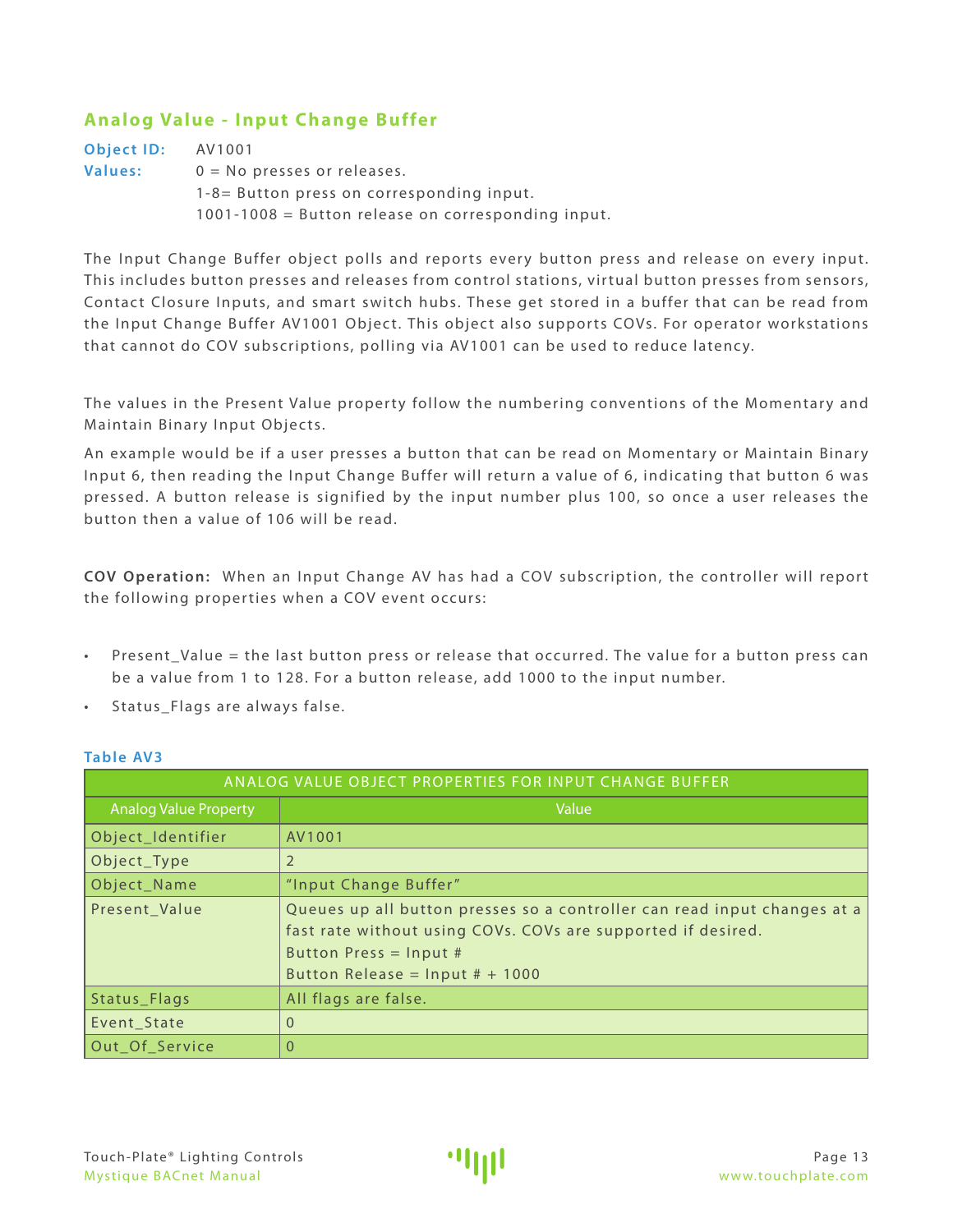# <span id="page-14-0"></span>**Analog Value - Baud Rate**

**Object ID:** AV1002 **Used For:** Setting the MSTP baud rate for the device. Available baud rates are: 9600, 19200, 38400 and 76800

You can use this object to read the current baud rate or to change it.

If you change the baud rate the new baud rate will not start until the unit has been power cycled.

| ANALOG VALUE OBJECT PROPERTIES FOR DEVICE INSTANCE |                        |  |  |  |
|----------------------------------------------------|------------------------|--|--|--|
| <b>Analog Value Property</b>                       | Value                  |  |  |  |
| Object_Identifier                                  | AV1002                 |  |  |  |
| Object_Type                                        |                        |  |  |  |
| Object_Name                                        | "Baud Rate"            |  |  |  |
| Present_Value                                      | <b>Baud Rate value</b> |  |  |  |
| Status_Flags                                       | All flags are false.   |  |  |  |
| Event_State                                        | 0                      |  |  |  |
| Out_Of_Service                                     | $\Omega$               |  |  |  |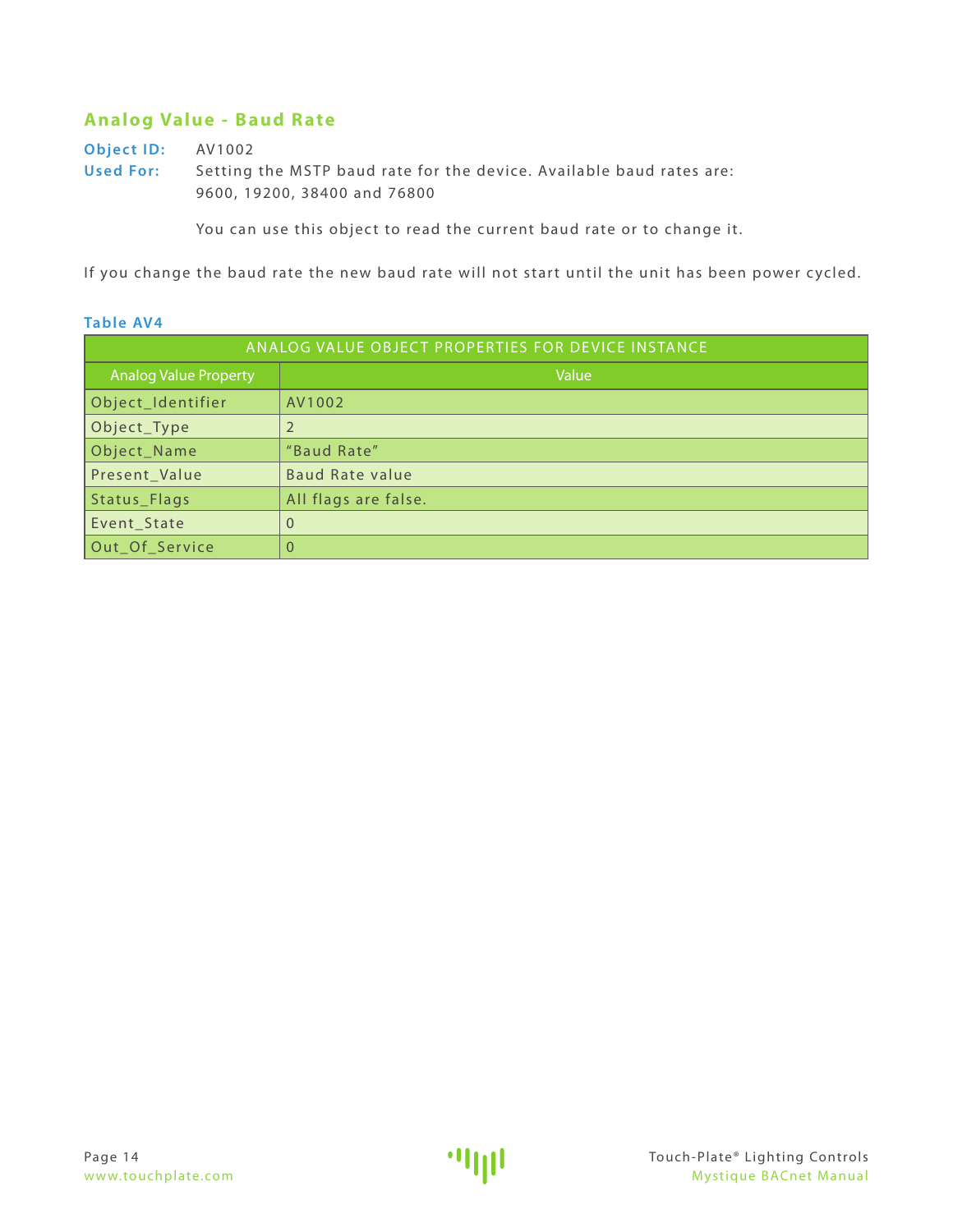# <span id="page-15-0"></span>**Analog Value - Device Instance**

**Object ID:** AV1003

**Used For:** Is a BACnet system-wide unique identifier that is pre-set by the factory to a unique ID of 68501 - 68999 when ordered with the device instance assigned on a label located on the top left of the Mystique.

You can use this object to read the current device instance or to change it.

If you change the device instance, the Device Object ID will change from 68XXX. If you change the device instance AV1003 to a value of 70000, then the Device Object ID will be 70000.

| ANALOG VALUE OBJECT PROPERTIES FOR DEVICE INSTANCE |                       |  |  |  |
|----------------------------------------------------|-----------------------|--|--|--|
| <b>Analog Value Property</b>                       | Value                 |  |  |  |
| Object_Identifier                                  | AV1003                |  |  |  |
| Object_Type                                        | $\overline{2}$        |  |  |  |
| Object_Name                                        | "Device Instance"     |  |  |  |
| Present_Value                                      | Device instance value |  |  |  |
| Status_Flags                                       | All flags are false.  |  |  |  |
| Event_State                                        | $\overline{0}$        |  |  |  |
| Out Of Service                                     | $\overline{0}$        |  |  |  |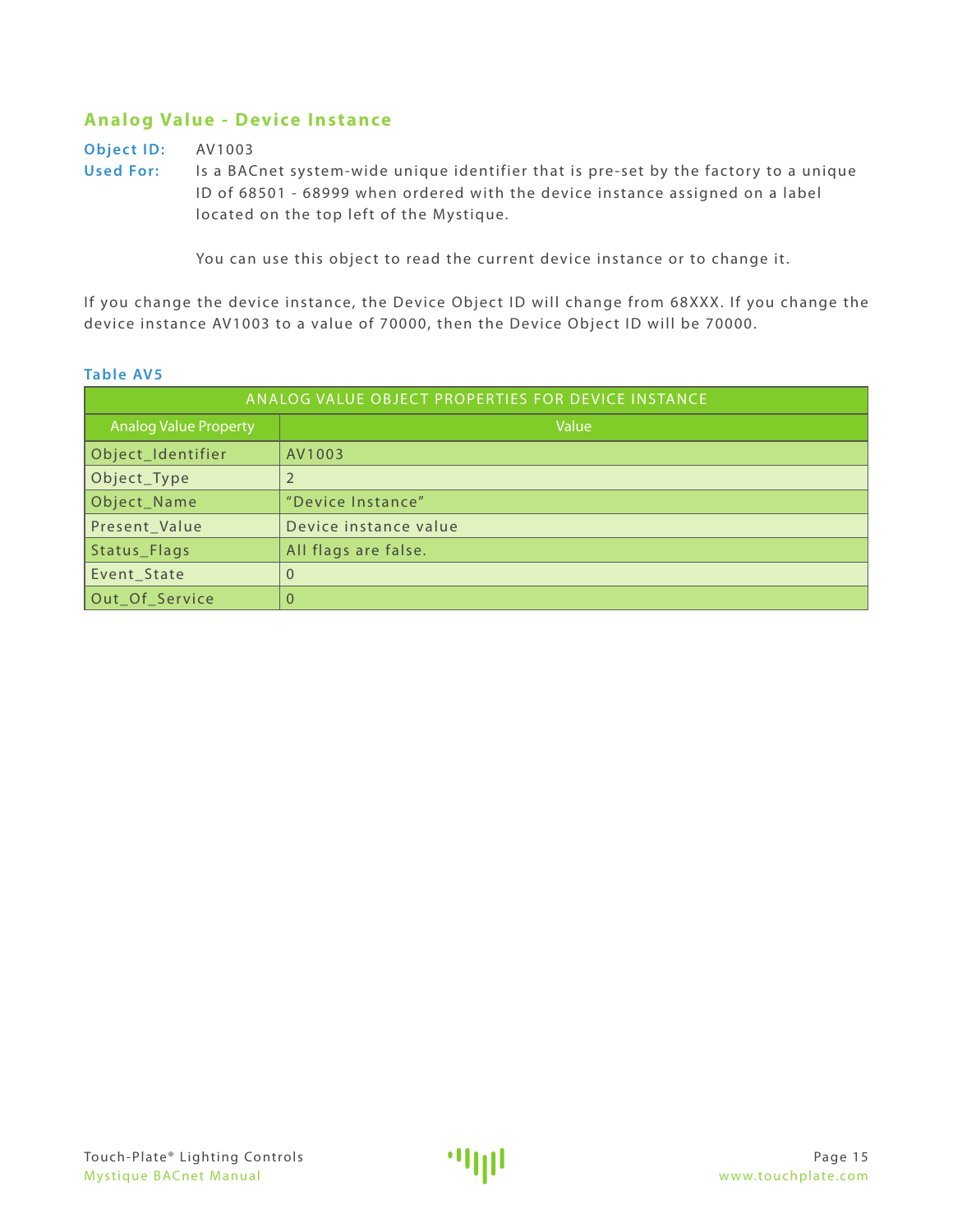# <span id="page-16-0"></span>**Analog Value - MSTP Address**

**Object ID:** AV1004 **Used For:** Is for setting the MSTP Address.

If you change the MSTP Address the unit will reset automatically and the new address will change immediately.

| ANALOG VALUE OBJECT PROPERTIES FOR DEVICE INSTANCE |                           |  |  |  |
|----------------------------------------------------|---------------------------|--|--|--|
| <b>Analog Value Property</b>                       | Value                     |  |  |  |
| Object_Identifier                                  | AV1004                    |  |  |  |
| Object_Type                                        |                           |  |  |  |
| Object_Name                                        | "MSTP Address"            |  |  |  |
| Present_Value                                      | <b>MSTP Address value</b> |  |  |  |
| Status_Flags                                       | All flags are false.      |  |  |  |
| Event_State                                        | $\Omega$                  |  |  |  |
| Out_Of_Service                                     | 0                         |  |  |  |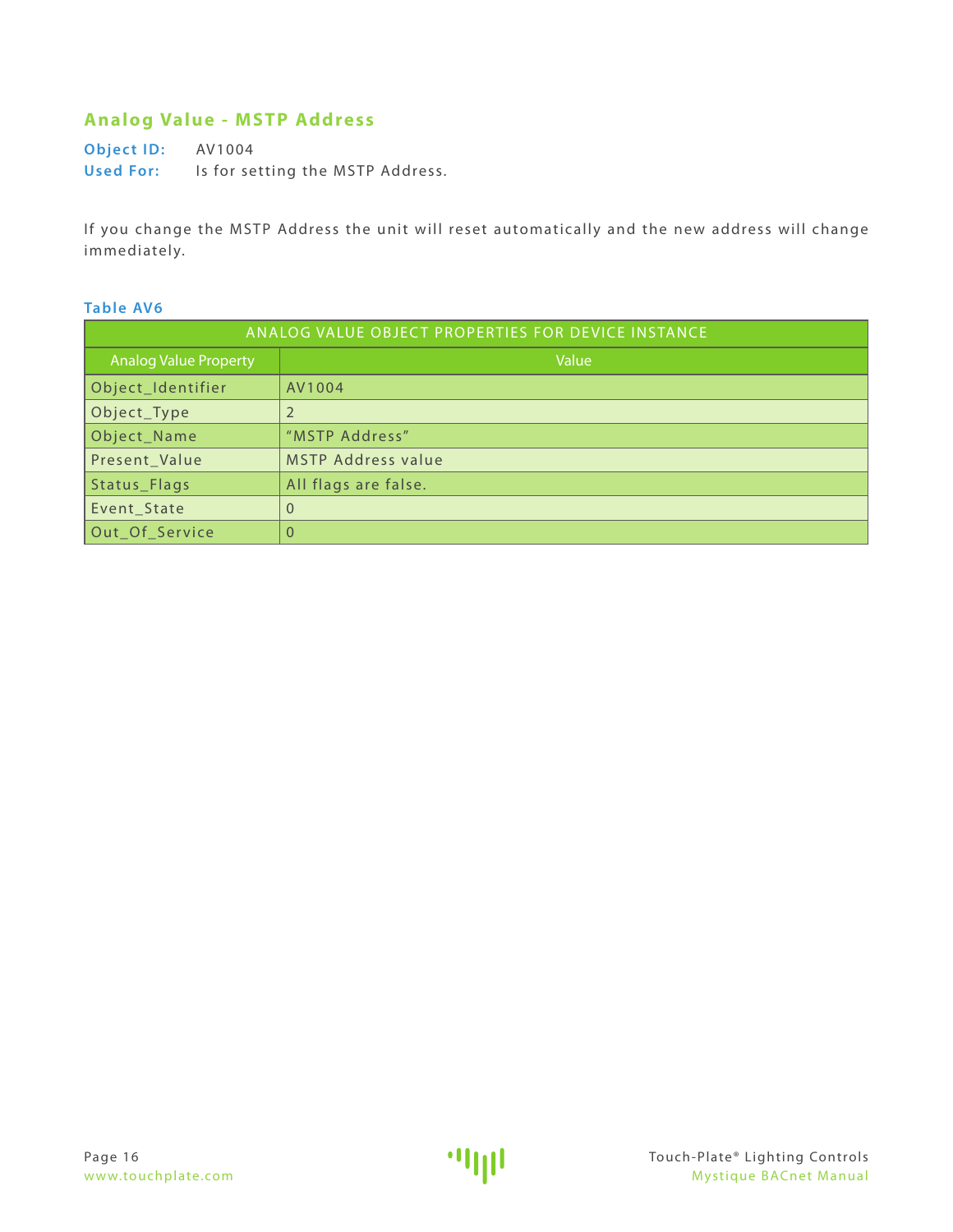# <span id="page-17-0"></span>**Device Object - Device Object**

**Object ID:** DEV68XXX **Used For:** The Device Object states the capabilities of the Mystique

If you change the device instance, the Device Object ID will change from its default of 68XXX. If you change the device instance AV1003 to a value of 70000, then the Device Object ID will be 70000.

#### **Table DO1**

| <b>DEVICE OBJECT PROPERTIES</b> |                                                          |  |  |  |  |
|---------------------------------|----------------------------------------------------------|--|--|--|--|
| <b>Device Object Properties</b> | Value                                                    |  |  |  |  |
| Object_Identifier               | $Default = 68XXX$                                        |  |  |  |  |
|                                 | Where $XXX = 501 - 999$                                  |  |  |  |  |
| Object_Name                     | "BAC10051XXXXXXXX"*                                      |  |  |  |  |
| Object_Type                     | 8                                                        |  |  |  |  |
| System_Status                   | $0 = Normal$                                             |  |  |  |  |
| Vendor_Name                     | "Touch-Plate Lighting Controls"                          |  |  |  |  |
| Vendor_Identifier               | 68                                                       |  |  |  |  |
| Model_Name                      | "MYS-B (10051)"                                          |  |  |  |  |
| Firmware_Revision               | "2.49"                                                   |  |  |  |  |
| Application_Software_Version    | "1.6c"                                                   |  |  |  |  |
| Protocol_Version                | $\mathbf{1}$                                             |  |  |  |  |
| Protocol_Revision               | $\overline{7}$                                           |  |  |  |  |
| Protocol_Services_Supported     | SubscribeCOV, readProperty, readPropertyMultiple,        |  |  |  |  |
|                                 | writeProperty, writePropertyMultiple, reinitializeDevice |  |  |  |  |
|                                 | who-Has, who-Is                                          |  |  |  |  |
| Protocol_Object_Types_Supported | Analog_Value                                             |  |  |  |  |
|                                 | Binary_Input                                             |  |  |  |  |
|                                 | Binary_Output<br><b>Device</b>                           |  |  |  |  |
| Object_List                     | List all the objects in the Object Database              |  |  |  |  |
| Max_APDU_Length_Accepted        | 480                                                      |  |  |  |  |
| Segmentation_Supported          | $3 = no-segmentation$                                    |  |  |  |  |
| Max_Segments_Accepted           |                                                          |  |  |  |  |
| APDU_Timeout                    | 3000                                                     |  |  |  |  |
| Number_Of_APDU_Retries          | $\overline{0}$                                           |  |  |  |  |
| Device_Address_Binding          | List is always empty                                     |  |  |  |  |
| Database Revision               |                                                          |  |  |  |  |
| Max_Master                      | Range is 1 to 127                                        |  |  |  |  |
|                                 |                                                          |  |  |  |  |

\* The XXXXXXXX stands for the Device Instance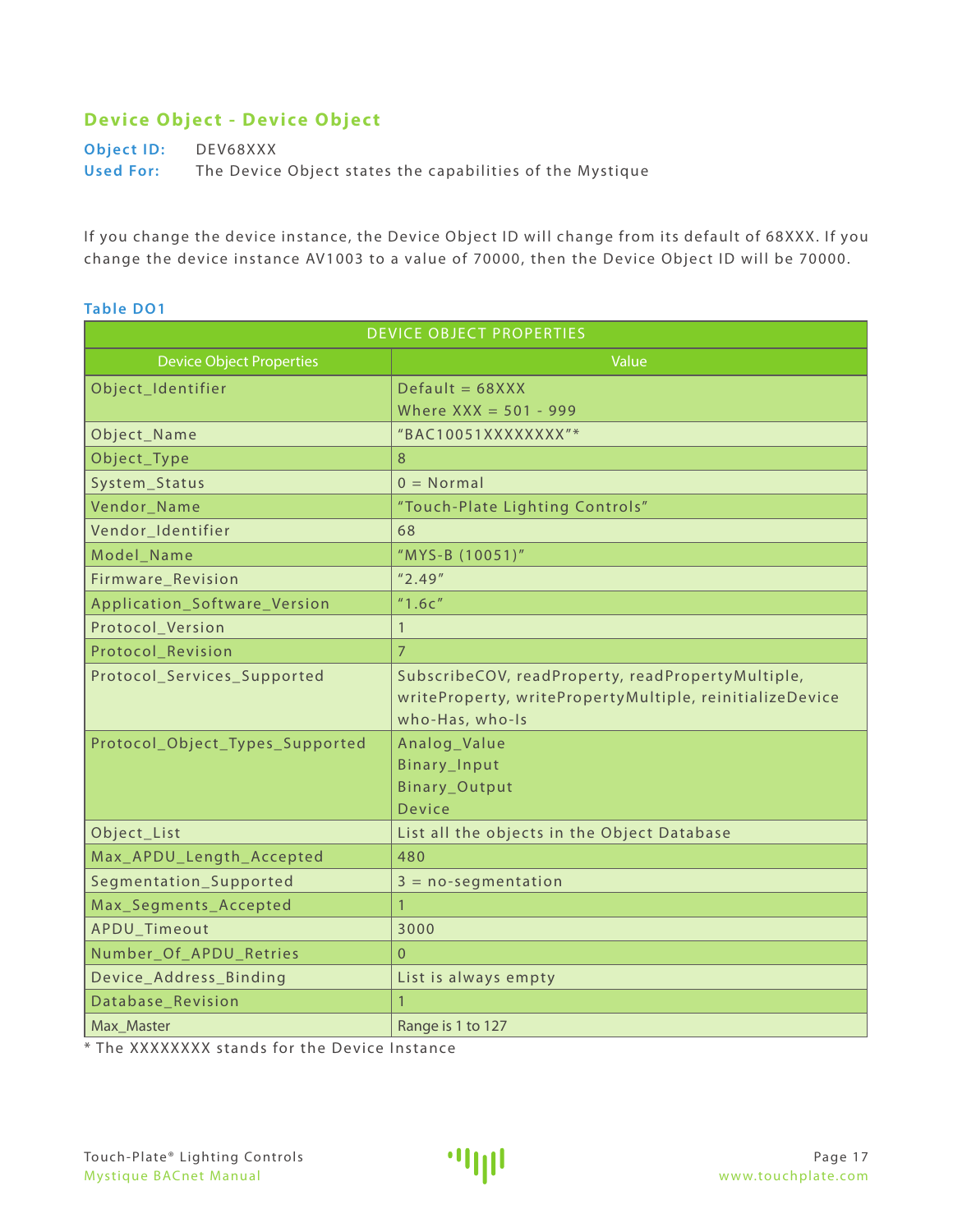# <span id="page-18-0"></span>**Appendix I - PIC Statement**

| Vendor Name:                     | Touch-Plate® Lighting Controls        |
|----------------------------------|---------------------------------------|
| <b>Product Name:</b>             | Mystique BACnet Smart Control Station |
| Product Model Number:            | $MYS-B$                               |
| Applications Software Version:   | 1.6c                                  |
| Firmware Revision:               | 2.49                                  |
| <b>BACnet Protocol Revision:</b> | $7(135-2008)$                         |

#### **Product Description:**

This unit is a wall station with up to 6 buttons that are mapped to binary input objects. Each button can be read as a momentary or maintain input. Each button has a 3 color pilot LED that can be controlled via analog value object. Each pilot can support 7 colors, 3 intensity levels, with 8 flash patterns. MS/TP MAC address, baud rate, termination and biasing may be set using DIP switches. The inputs support subscribed Change of Value (COV) operation.

**BACnet Standardized Device Profile (Annex L):** BACnet Application Specific Controller (B-ASC)

#### **BACnet Interoperability Building Blocks Supported (Annex K):**

DS-RP-B, DS-RPM-B, DS-WP-B, DS-WPM-B, DS-COV-B, DM-DDB-B, DM-DOB-B, DM-DCC-B, DM-RD-B

#### **Segmentation Capability:** Not supported

#### **Standard Object Types Suppported:**

| STANDARD OBJECT TYPES SUPPORTED                                                          |   |   |                                                                |         |  |  |
|------------------------------------------------------------------------------------------|---|---|----------------------------------------------------------------|---------|--|--|
| <b>Optional Properties</b><br>Object<br>∣ Delete i<br>Create<br><b>Custom Properties</b> |   |   |                                                                |         |  |  |
| <b>Binary Input</b>                                                                      | N | N | DEVICE TYPE, RELIABILITY, INACTIVE TEXT,<br><b>ACTIVE TEXT</b> | $- - -$ |  |  |
| <b>Analog Value</b>                                                                      | N | N | $---$                                                          | $---$   |  |  |

**DataLink Layer Options:** MS/TP master, baud rate(s): 9600, 19200, 38400, 76800 **Device Address Binding:** Is static device binding supported? No **Networking Options:** No routing or BBMD functions are supported. **Character Sets Supported:** ANSI X3.4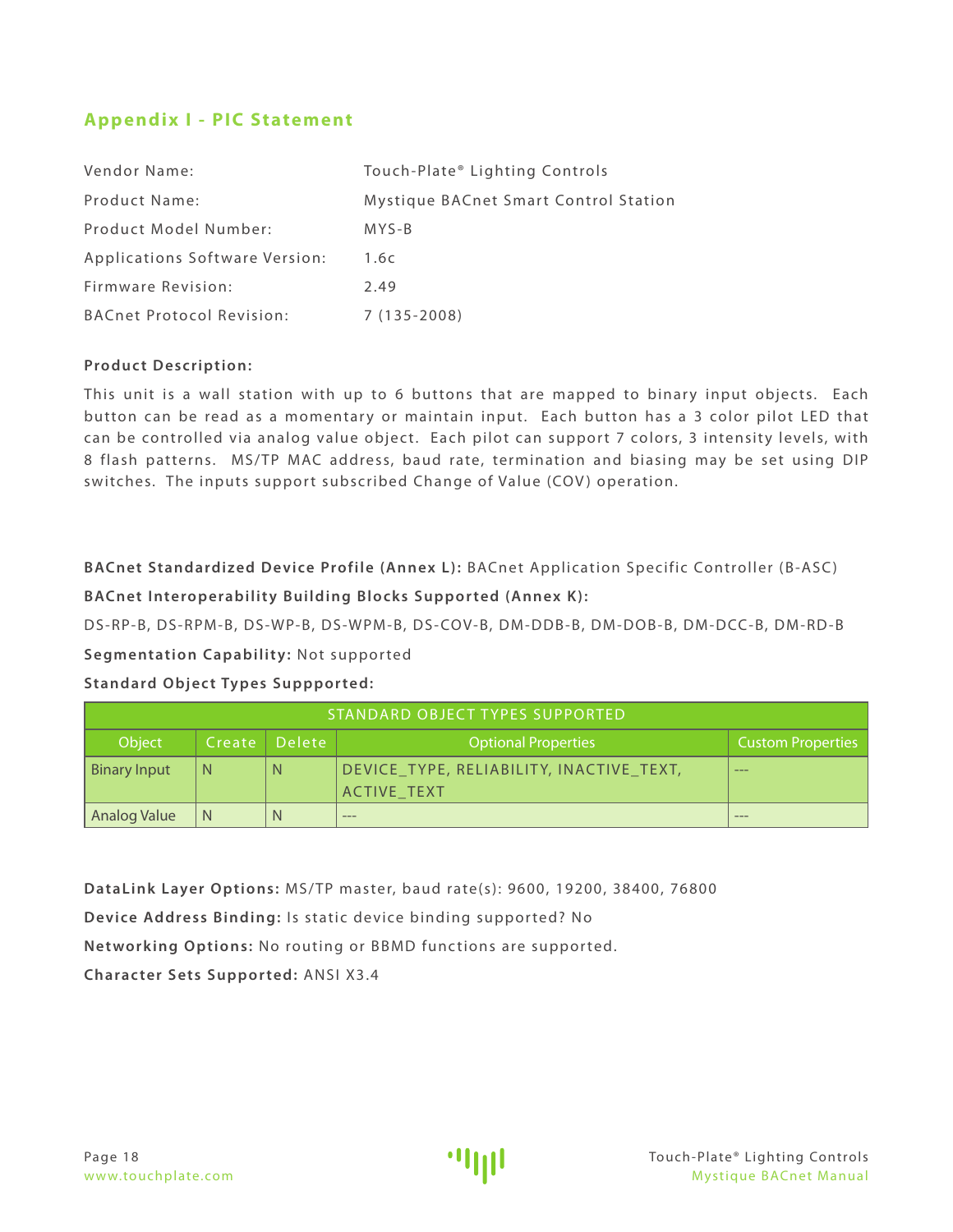# <span id="page-19-0"></span>**Appendix II - LED Modes**

This chart shows the values to write to the Present\_Value property of AV1-6 object. These values allow you to set the control station LEDs to the desired intensity, color and flash pattern.

| Color        | Intensity | <b>Slow Flash</b> | <b>Slow Flash</b> | <b>Fast Flash</b> | <b>Fast Flash</b> | <b>Wink</b> | <b>Wink</b> | On  |
|--------------|-----------|-------------------|-------------------|-------------------|-------------------|-------------|-------------|-----|
|              |           |                   | Reverse           |                   | Reverse           |             | Reverse     |     |
| Red          | 25%       | $\overline{9}$    | 10                | 11                | 12                | 13          | 14          | 15  |
| Red          | 50%       | 73                | 74                | 75                | 76                | 77          | 78          | 79  |
| Red          | 75%       | 137               | 138               | 139               | 140               | 141         | 142         | 143 |
| Red          | 100%      | 201               | 202               | 203               | 204               | 205         | 206         | 207 |
| Green        | 25%       | 17                | 18                | 19                | 20                | 21          | 22          | 23  |
| Green        | 50%       | 81                | 82                | 83                | 84                | 85          | 86          | 87  |
| Green        | 75%       | 145               | 146               | 147               | 148               | 149         | 150         | 151 |
| Green        | 100%      | 209               | 210               | 211               | 212               | 213         | 214         | 215 |
| Blue         | 25%       | 25                | 26                | 27                | 28                | 29          | 30          | 31  |
| Blue         | 50%       | 89                | 90                | 91                | 92                | 93          | 94          | 95  |
| Blue         | 75%       | 153               | 154               | 155               | 156               | 157         | 158         | 159 |
| Blue         | 100%      | 217               | 218               | 219               | 220               | 221         | 222         | 223 |
| Yellow       | 25%       | 33                | 34                | 35                | 36                | 37          | 38          | 39  |
| Yellow       | 50%       | 97                | 98                | 99                | 100               | 101         | 102         | 103 |
| Yellow       | 75%       | 161               | 162               | 163               | 164               | 165         | 166         | 167 |
| Yellow       | 100%      | 225               | 226               | 227               | 228               | 229         | 230         | 231 |
| Purple       | 25%       | 41                | 42                | 43                | 44                | 45          | 46          | 47  |
| Purple       | 50%       | 105               | 106               | 107               | 108               | 109         | 110         | 111 |
| Purple       | 75%       | 169               | 170               | 171               | 172               | 173         | 174         | 175 |
| Purple       | 100%      | 233               | 234               | 235               | 236               | 237         | 238         | 239 |
| Cyan         | 25%       | 49                | 50                | 51                | 52                | 53          | 54          | 55  |
| Cyan         | 50%       | 113               | 114               | 115               | 116               | 117         | 118         | 119 |
| Cyan         | 75%       | 177               | 178               | 179               | 180               | 181         | 182         | 183 |
| Cyan         | 100%      | 241               | 242               | 243               | 244               | 245         | 246         | 247 |
| White        | 25%       | 57                | 58                | 59                | 60                | 61          | 62          | 63  |
| White        | 50%       | 121               | 122               | 123               | 124               | 125         | 126         | 127 |
| White        | 75%       | 185               | 186               | 187               | 188               | 189         | 190         | 191 |
| <b>White</b> | 100%      | 249               | 250               | 251               | 252               | 253         | 254         | 255 |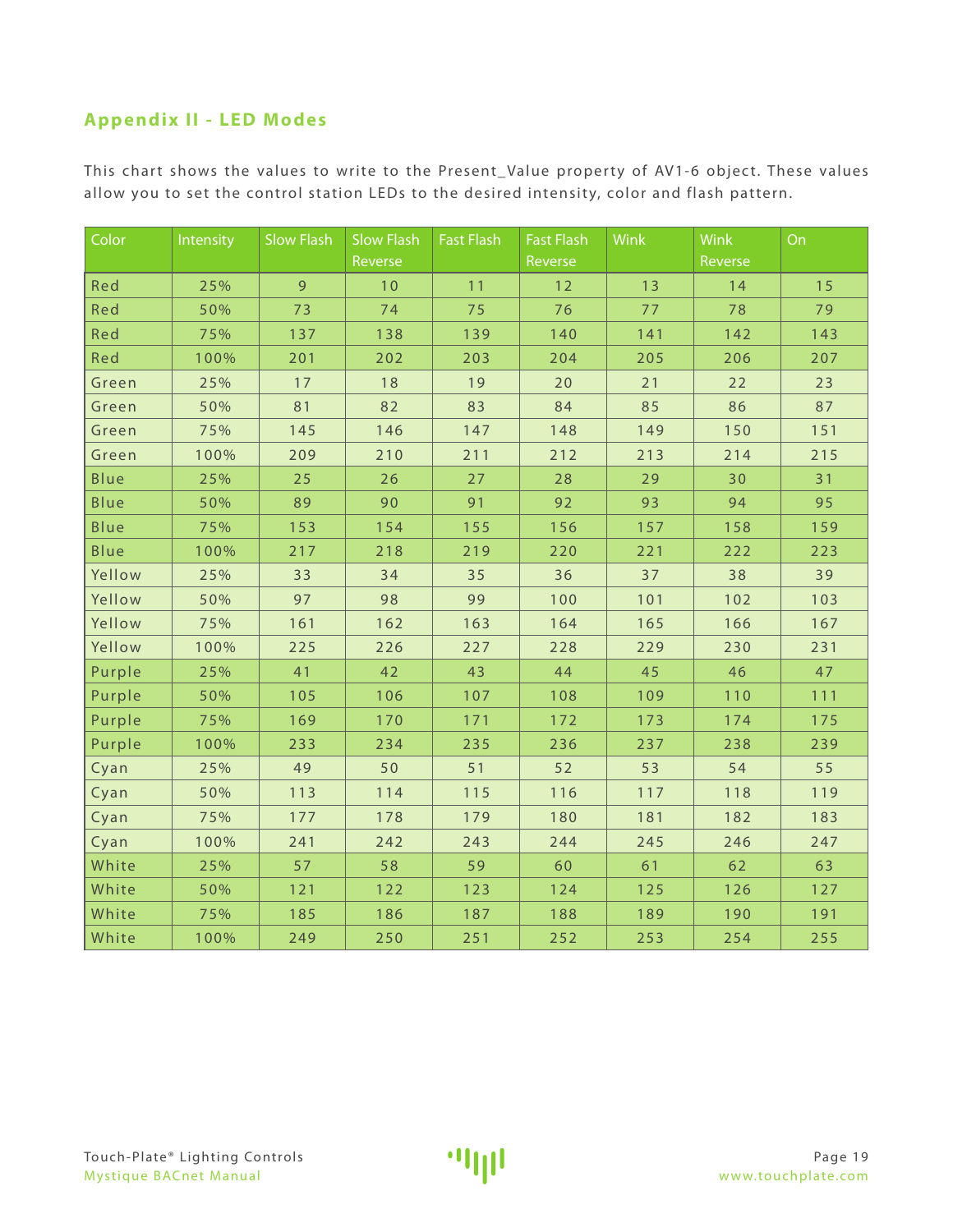# <span id="page-20-0"></span>**Troubleshooting Guide**

- 1. If the LEDs on the control stations do not flash.
	- a. Verify that the wiring is correct.
	- b. Verify that all devices are connected to power.
	- c. Verify the baud rate on the Mystique.
- 2. If there are communication problems with a remote panel far away, use the following steps to solve the problem.
	- a. Verify that the baud rate is correctly set.
	- b. If this doesn't solve the problem, slow down the baud rate to improve communication.
	- c. All devices have to run at the same baud rate. If the baud rate is changed on the Mystique, all devices on the system have to have their baud rates changed.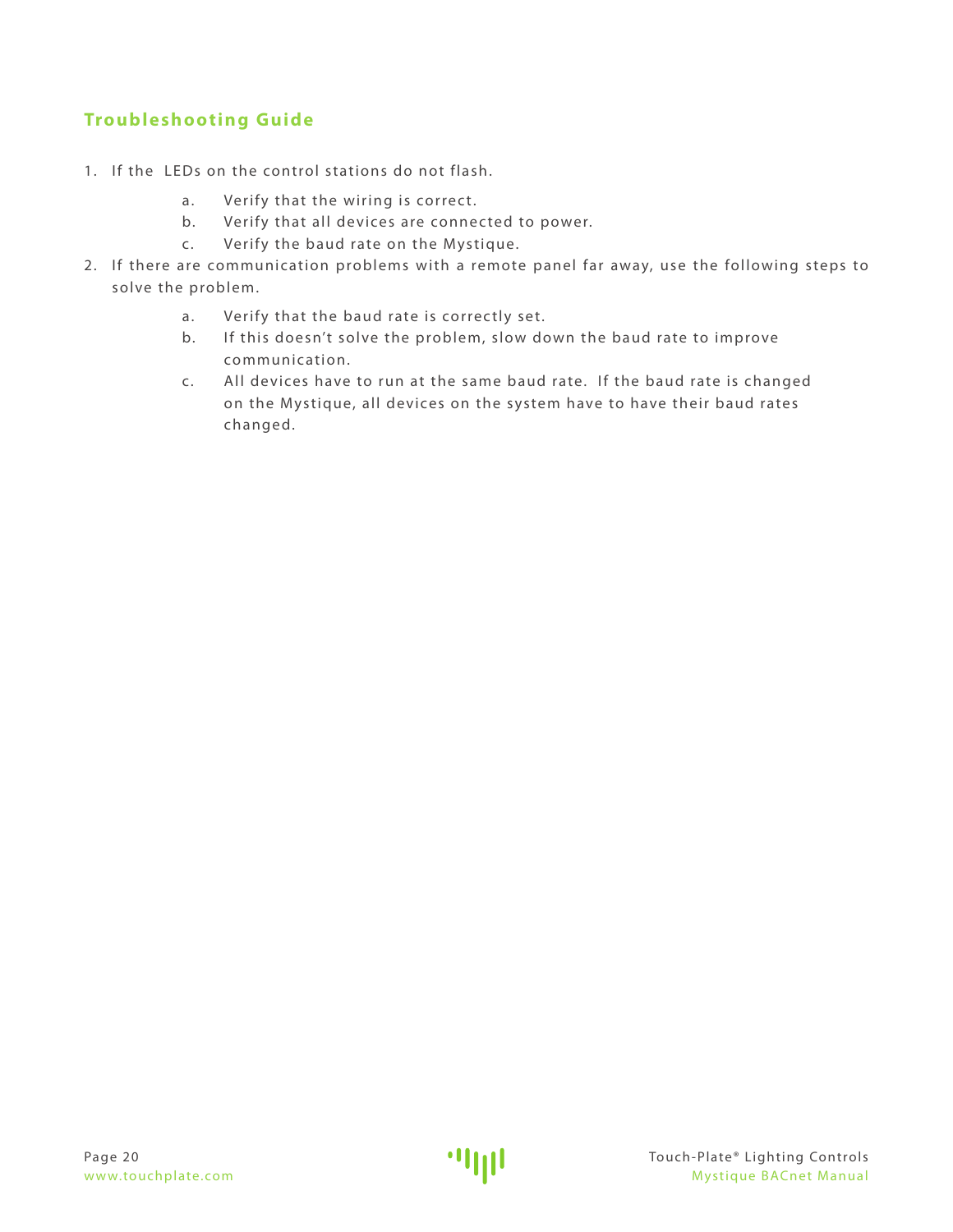# <span id="page-21-0"></span>**Frequently Asked Questions**

- 1. What is the Device ID?
	- a. The Device ID is a value that ranges from 0 to 4194302 to uniquely identify a BACnet device on a network. Touch-Plate sets the Device ID between 68000 to 68999. This is based on Touch-Plate's BACnet ID of 68.
	- b. Although this is not a required practice, it will help create a unique ID when other manufacturers use this method. This value can be changed to any of the valid values.
- 2. What if there is no response from the main controller?
	- a. Verify that there are not conflicts with the MS/TP MAC addresses. Each device on a MS/TP network must have unique MS/TP MAC address.